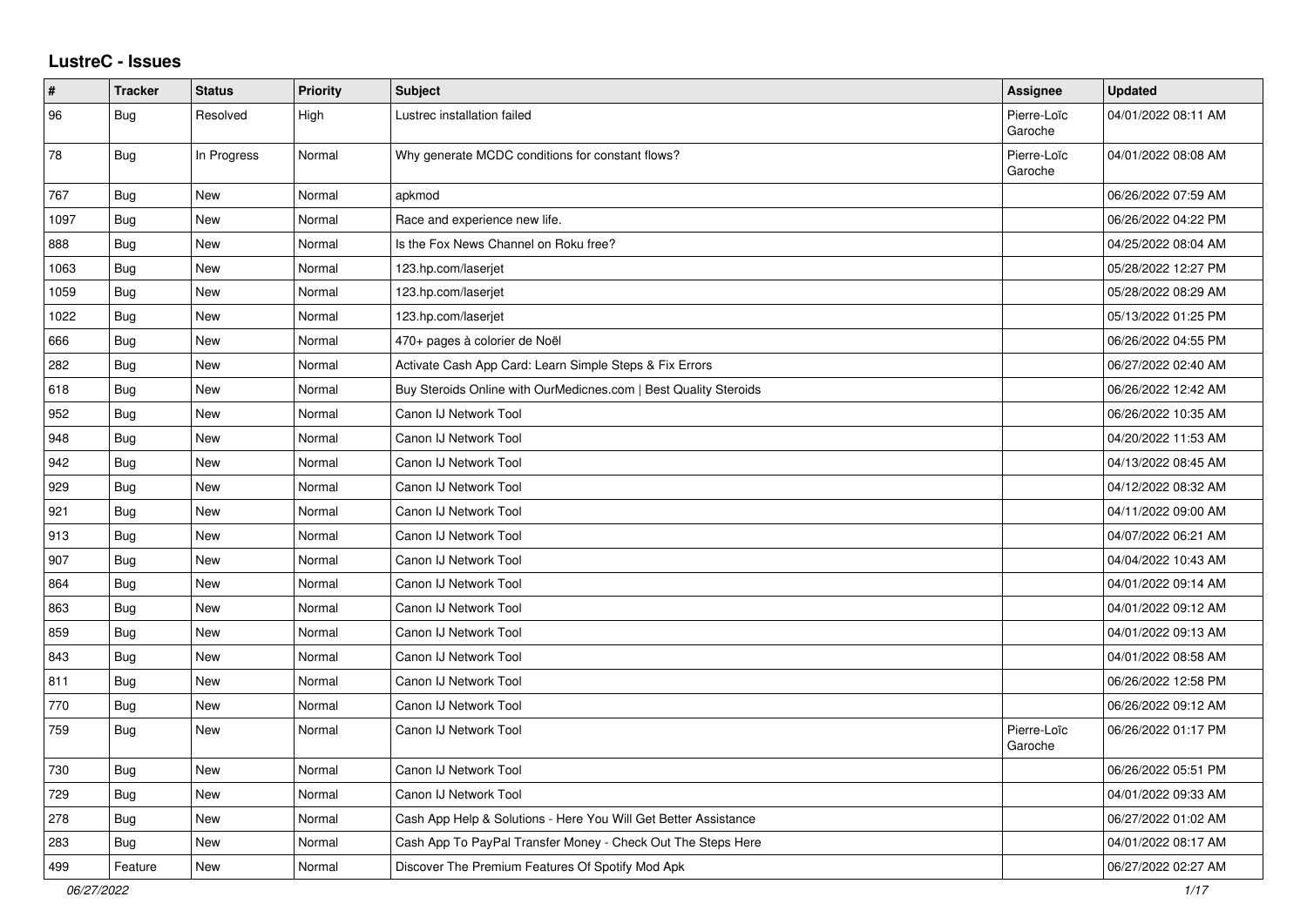| $\vert$ # | <b>Tracker</b> | <b>Status</b> | <b>Priority</b> | <b>Subject</b>                                                                                                                               | Assignee               | <b>Updated</b>      |
|-----------|----------------|---------------|-----------------|----------------------------------------------------------------------------------------------------------------------------------------------|------------------------|---------------------|
| 599       | Bug            | New           | Normal          | Do you know how to delete cash app account from your computer?                                                                               |                        | 06/24/2022 10:42 AM |
| 198       | <b>Bug</b>     | <b>New</b>    | Normal          | DR. RECKEWEG R42 (HAEMOVENIN) (22ML)                                                                                                         |                        | 06/26/2022 05:31 AM |
| 537       | Bug            | New           | Normal          | Get tech assistance with customer support on ATT Yahoo email login issue.                                                                    |                        | 06/26/2022 01:06 PM |
| 841       | Bug            | New           | Normal          | How do I activate FOX NOW?                                                                                                                   |                        | 04/01/2022 08:58 AM |
| 839       | <b>Bug</b>     | <b>New</b>    | Normal          | How do I activate FOX NOW?                                                                                                                   |                        | 04/01/2022 08:58 AM |
| 823       | Feature        | <b>New</b>    | Normal          | How much does Disney Plus cost?                                                                                                              | Pierre-Loïc<br>Garoche | 06/27/2022 04:05 AM |
| 226       | Bug            | <b>New</b>    | Normal          | How to find reliable service reviews                                                                                                         | Anonymous              | 04/01/2022 08:46 AM |
| 824       | Feature        | <b>New</b>    | Normal          | How to watch Fox News on my Smart TV or similar devices?                                                                                     | Pierre-Loïc<br>Garoche | 04/01/2022 09:00 AM |
| 76        | Bug            | <b>New</b>    | Normal          | Import error: Load error: imported node real_to_int declared in a regular Lustre file. File "include/conv.lusi",<br>line 1, characters 0-64: |                        | 06/27/2022 01:06 AM |
| 947       | Bug            | <b>New</b>    | Normal          | is Disney Now and Disney Plus different?                                                                                                     |                        | 04/14/2022 09:53 AM |
| 941       | Bug            | New           | Normal          | is Disney Now and Disney Plus different?                                                                                                     |                        | 06/26/2022 12:10 PM |
| 886       | Bug            | New           | Normal          | Is the Fox News Channel on Roku free?                                                                                                        |                        | 04/01/2022 09:16 AM |
| 840       | Bug            | <b>New</b>    | Normal          | Is Tubi really free and legal?                                                                                                               |                        | 04/01/2022 08:58 AM |
| 289       | Bug            | New           | Normal          | Recover Yahoo Mail Forgotten Password - Explore Kanata Chinese                                                                               |                        | 06/27/2022 12:14 AM |
| 249       | <b>Bug</b>     | <b>New</b>    | Normal          | Steps to Activate Cash App Card in Less then 2 Minutes - Get Information                                                                     | Pierre-Loïc<br>Garoche | 06/21/2022 07:52 PM |
| 192       | Bug            | <b>New</b>    | Normal          | The code Caffe                                                                                                                               |                        | 05/09/2022 10:16 AM |
| 170       | Feature        | <b>New</b>    | Normal          | top mba colleges in bangalore                                                                                                                |                        | 06/26/2022 05:46 PM |
| 889       | Bug            | New           | Normal          | What is Plex and how it's work?                                                                                                              |                        | 04/01/2022 09:14 AM |
| 887       | Bug            | <b>New</b>    | Normal          | What is Plex and how it's work?                                                                                                              |                        | 04/01/2022 09:16 AM |
| 946       | Bug            | New           | Normal          | What is Plex and Is Plex Legal?                                                                                                              |                        | 06/26/2022 05:23 AM |
| 940       | Bug            | New           | Normal          | What is Plex and Is Plex Legal?                                                                                                              |                        | 06/26/2022 04:50 PM |
| 228       | Bug            | <b>New</b>    | Normal          | Why Does Cash App Transaction Failed? - Here Is the Answer                                                                                   |                        | 06/27/2022 01:23 AM |
| 579       | <b>Bug</b>     | New           | Normal          | YOUR CV MAKES YOUR FIRST IMPRESSION                                                                                                          | Christophe<br>Garion   | 06/26/2022 06:07 PM |
| 1007      | Bug            | <b>New</b>    | Normal          | "ij.start canon                                                                                                                              |                        | 05/18/2022 10:40 AM |
| 995       | Feature        | New           | Normal          | "ij.start canon                                                                                                                              |                        | 06/14/2022 03:27 PM |
| 1068      | Bug            | <b>New</b>    | Normal          | 123.hp.com/laserjet                                                                                                                          |                        | 05/31/2022 12:22 PM |
| 1046      | Bug            | New           | Normal          | 123.hp.com/laserjet                                                                                                                          |                        | 05/24/2022 10:46 AM |
| 997       | <b>Bug</b>     | <b>New</b>    | Normal          | 123.hp.com/laserjet                                                                                                                          |                        | 05/06/2022 05:33 AM |
| 193       | Bug            | New           | Normal          | 18% Discount on Homeopathic medicines                                                                                                        |                        | 06/26/2022 03:13 PM |
| 1126      | <b>Bug</b>     | New           | Normal          | 1PLSD                                                                                                                                        |                        | 06/25/2022 09:36 AM |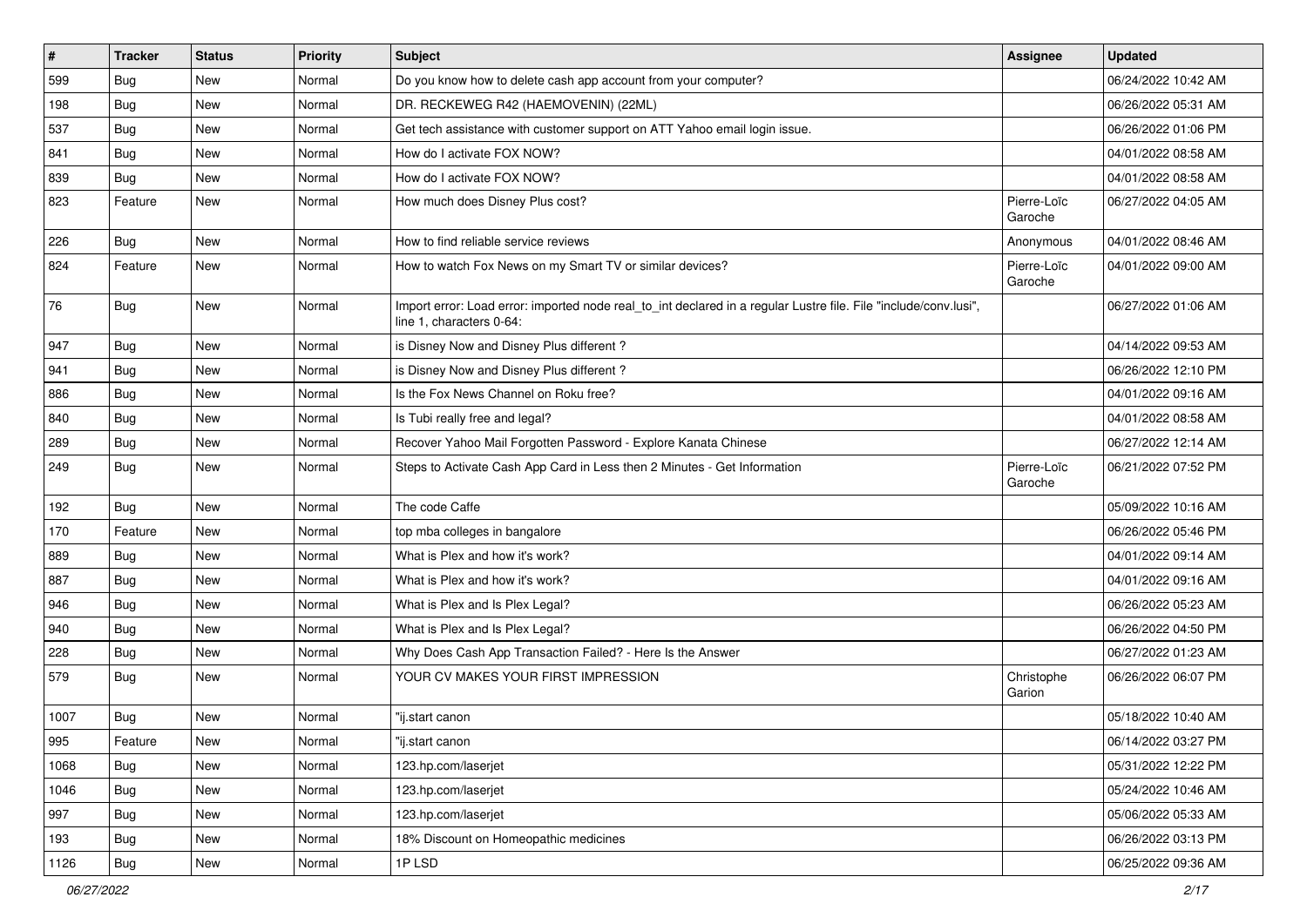| $\vert$ # | <b>Tracker</b> | <b>Status</b> | <b>Priority</b> | <b>Subject</b>                                                 | Assignee               | <b>Updated</b>      |
|-----------|----------------|---------------|-----------------|----------------------------------------------------------------|------------------------|---------------------|
| 1037      | Feature        | New           | Normal          | 1p lsd                                                         | Christophe<br>Garion   | 05/19/2022 05:25 AM |
| 807       | Bug            | <b>New</b>    | Normal          | 1v1Battle is a strategic action 'Build and shoot' game         |                        | 04/01/2022 08:56 AM |
| 265       | <b>Bug</b>     | New           | Normal          | 3 Faq's On Downloading To Your Apple Ipod                      |                        | 06/26/2022 01:26 PM |
| 1029      | Bug            | <b>New</b>    | Normal          | 5 Reasons Why People Love Coloring Pages?                      |                        | 05/16/2022 11:53 AM |
| 504       | <b>Bug</b>     | New           | Normal          | A beginner should always look for online Java assignment help! |                        | 06/27/2022 03:43 AM |
| 735       | <b>Bug</b>     | New           | Normal          | A quick fix of how to get money back from cash app stocks      |                        | 06/26/2022 01:31 PM |
| 145       | Bug            | New           | Normal          | abdulbaissagar                                                 |                        | 06/26/2022 11:32 PM |
| 939       | <b>Bug</b>     | New           | Normal          | Ability to change sound notifications                          | Christophe<br>Garion   | 06/26/2022 07:37 PM |
| 142       | Feature        | <b>New</b>    | Normal          | About ashimary hair                                            |                        | 06/26/2022 09:07 AM |
| 156       | <b>Bug</b>     | New           | Normal          | Access old cash app account                                    |                        | 04/01/2022 08:00 AM |
| 275       | <b>Bug</b>     | <b>New</b>    | Normal          | Activate Cash App Card With Or Without QR - Step By Step Guide | Pierre-Loïc<br>Garoche | 06/27/2022 03:00 AM |
| 230       | Bug            | <b>New</b>    | Normal          | Add Money To Cash App Card - Auto Cash Apps                    |                        | 06/26/2022 11:25 AM |
| 116       | Bug            | <b>New</b>    | Normal          | aertaeyg                                                       |                        | 06/26/2022 05:38 AM |
| 184       | Bug            | <b>New</b>    | Normal          | Affordable Business Writing Services                           |                        | 06/26/2022 09:46 AM |
| 122       | Bug            | <b>New</b>    | Normal          | <b>AFL Live Stream</b>                                         |                        | 04/01/2022 07:55 AM |
| 203       | <b>Bug</b>     | New           | Low             | Airport Taxi Guildford                                         | Anonymous              | 06/26/2022 06:03 PM |
| 239       | <b>Bug</b>     | New           | Normal          | Algunas características más de Choices MOD APK                 |                        | 06/25/2022 10:05 AM |
| 286       | Bug            | <b>New</b>    | Normal          | All About Cash App Transfer Fail Problems                      |                        | 04/01/2022 07:49 AM |
| 284       | <b>Bug</b>     | <b>New</b>    | Normal          | All About Cash App Transfer Fail Problems                      |                        | 06/26/2022 03:15 PM |
| 251       | <b>Bug</b>     | New           | Normal          | All About Cash App Transfer Fail Problems                      | Pierre-Loïc<br>Garoche | 06/26/2022 12:57 PM |
| 190       | Bug            | <b>New</b>    | Normal          | All About Cash App Transfer Fail Problems                      |                        | 06/27/2022 01:05 AM |
| 175       | Feature        | <b>New</b>    | Normal          | All About Cash App Transfer Fail Problems                      |                        | 06/27/2022 02:59 AM |
| 911       | <b>Bug</b>     | New           | Normal          | Aluminum Windows & Doors                                       |                        | 04/06/2022 08:10 PM |
| 476       | Feature        | New           | High            | <b>American Airlines Reservations</b>                          |                        | 06/26/2022 04:14 AM |
| 233       | <b>Bug</b>     | New           | Normal          | Anauthorsway.com: My User Experience                           |                        | 06/26/2022 04:14 PM |
| 660       | Bug            | New           | Normal          | Anchovies Nutrition Facts And Health Benefits                  |                        | 04/01/2022 09:40 AM |
| 918       | Bug            | <b>New</b>    | Normal          | Antivirus for IOS                                              |                        | 06/16/2022 10:36 PM |
| 760       | <b>Bug</b>     | New           | Normal          | apkmod                                                         |                        | 05/20/2022 05:32 AM |
| 1054      | <b>Bug</b>     | New           | Normal          | Apkmodule                                                      | Pierre-Loïc<br>Garoche | 05/26/2022 03:37 PM |
| 896       | Feature        | New           | Normal          | Application of North Finder in Mining Industry                 | Xavier Thirioux        | 04/01/2022 09:49 AM |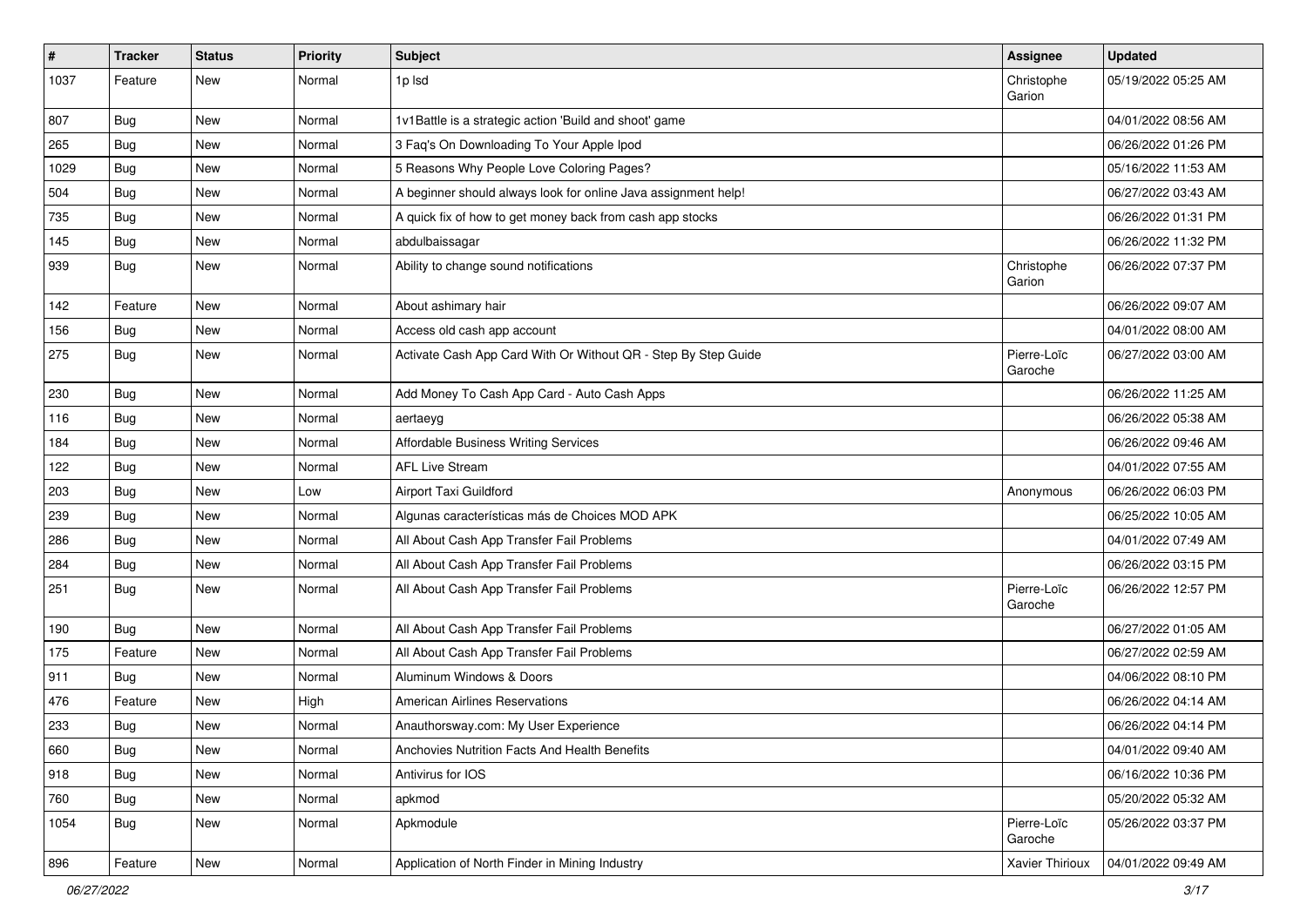| #   | <b>Tracker</b> | <b>Status</b> | <b>Priority</b> | <b>Subject</b>                                                            | Assignee               | <b>Updated</b>      |
|-----|----------------|---------------|-----------------|---------------------------------------------------------------------------|------------------------|---------------------|
| 899 | Feature        | New           | Normal          | Application of Optical Fiber Gyroscope                                    | Christophe<br>Garion   | 04/02/2022 11:23 AM |
| 519 | <b>Bug</b>     | New           | Normal          | Are you finding online UK Assignment writers?                             |                        | 06/26/2022 02:55 PM |
| 273 | <b>Bug</b>     | <b>New</b>    | High            | assignment help online                                                    |                        | 04/01/2022 08:17 AM |
| 787 | <b>Bug</b>     | <b>New</b>    | Normal          | Assured Assignment Help                                                   |                        | 06/26/2022 06:14 PM |
| 302 | Bug            | New           | Normal          | Auto Electrical Repair Services in Norcross GA                            |                        | 06/26/2022 07:49 PM |
| 297 | <b>Bug</b>     | <b>New</b>    | Normal          | Auto Lighting Installation Services in Norcross GA                        |                        | 04/01/2022 07:21 AM |
| 396 | Bug            | New           | Normal          | Auto Transport Services in Annapolis MD                                   |                        | 04/01/2022 07:15 AM |
| 372 | Bug            | New           | Normal          | Auto Transport Services in Arlington County VA                            |                        | 06/27/2022 01:42 AM |
| 360 | <b>Bug</b>     | <b>New</b>    | Normal          | Auto Transport Services in Baltimore MD                                   |                        | 04/01/2022 07:13 AM |
| 378 | <b>Bug</b>     | New           | Normal          | Auto Transport Services in Fairfax VA                                     |                        | 04/01/2022 07:17 AM |
| 384 | Bug            | <b>New</b>    | Normal          | Auto Transport Services in McLean VA                                      |                        | 04/01/2022 07:17 AM |
| 402 | Bug            | New           | Normal          | Auto Transport Services in Potomac MD                                     |                        | 04/01/2022 07:47 AM |
| 390 | Bug            | <b>New</b>    | Normal          | Auto Transport Services in Sterling VA                                    |                        | 04/01/2022 07:16 AM |
| 366 | <b>Bug</b>     | <b>New</b>    | Normal          | Auto Transport Services in Washington DC                                  |                        | 04/01/2022 07:12 AM |
| 491 | Feature        | New           | Normal          | Automatically download and paste Reddit wallpapers into Windows           |                        | 06/27/2022 02:40 AM |
| 958 | <b>Bug</b>     | New           | Normal          | Avail Cash app support service to know Sutton bank cash app number        |                        | 06/26/2022 08:46 AM |
| 702 | <b>Bug</b>     | New           | Normal          | Avail Chime Customer Service to know How To Get Chime Bank Statement      |                        | 06/26/2022 11:41 AM |
| 731 | Bug            | <b>New</b>    | Normal          | Avail Of Cash App Customer Service If Unable To Down Cash App Mobile App? |                        | 06/25/2022 08:36 PM |
| 936 | Bug            | New           | Normal          | Avantages de l'extension AliTools pour faire du shopping sur Aliexpress   | Pierre-Loïc<br>Garoche | 04/12/2022 11:35 AM |
| 954 | <b>Bug</b>     | <b>New</b>    | Normal          | AZ Screen Recorder Mod                                                    |                        | 06/25/2022 11:24 PM |
| 191 | <b>Bug</b>     | <b>New</b>    | Normal          | <b>B2B Branding</b>                                                       |                        | 06/13/2022 12:50 AM |
| 989 | <b>Bug</b>     | New           | Normal          | Barewoods Wax Cigar                                                       |                        | 06/26/2022 09:19 AM |
| 216 | Feature        | New           | High            | Barry Keoghan                                                             | Pierre-Loïc<br>Garoche | 06/26/2022 08:04 AM |
| 146 | <b>Bug</b>     | <b>New</b>    | Normal          | bayabais                                                                  |                        | 06/27/2022 03:14 AM |
| 247 | <b>Bug</b>     | <b>New</b>    | Normal          | best 4 Channel Amp                                                        |                        | 06/26/2022 02:47 PM |
| 786 | i Bug          | New           | Normal          | Best Assignment Help in Australia & UK                                    |                        | 06/21/2022 09:28 PM |
| 254 | Feature        | New           | Normal          | best ayurvedic treatment for psoriasis                                    |                        | 04/01/2022 08:13 AM |
| 545 | Feature        | New           | Normal          | <b>Best Canvas Print Company</b>                                          |                        | 06/26/2022 10:28 PM |
| 255 | Feature        | New           | Normal          | best doctor for psoriasis                                                 |                        | 06/26/2022 04:49 PM |
| 602 | <b>Bug</b>     | New           | Normal          | Best Essay Writing Service UK                                             | Pierre-Loïc<br>Garoche | 06/26/2022 12:16 AM |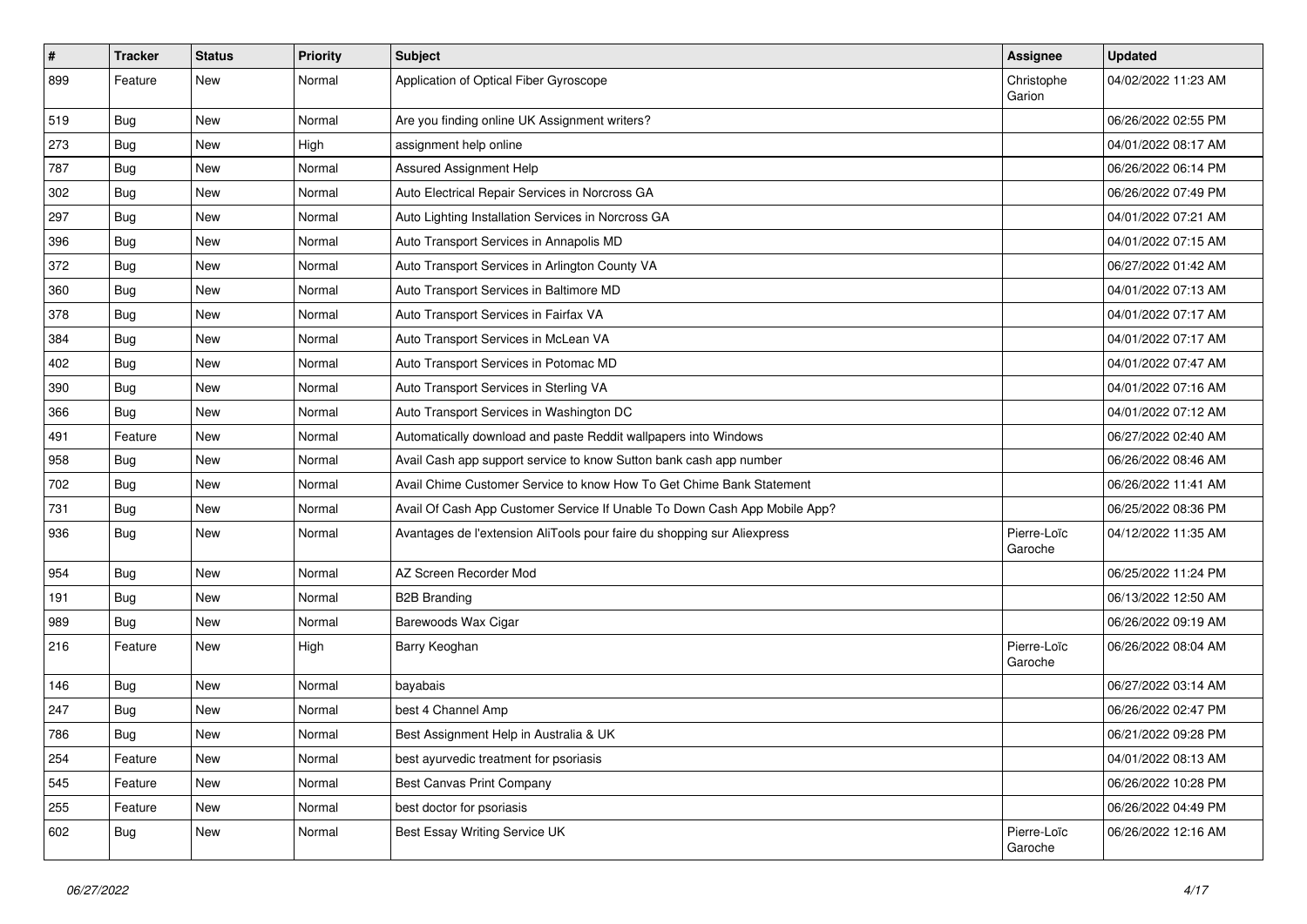| $\sharp$ | <b>Tracker</b> | <b>Status</b> | <b>Priority</b> | <b>Subject</b>                                                                   | Assignee               | <b>Updated</b>      |
|----------|----------------|---------------|-----------------|----------------------------------------------------------------------------------|------------------------|---------------------|
| 601      | <b>Bug</b>     | New           | Normal          | Best Essay Writing Service UK                                                    | Pierre-Loïc<br>Garoche | 06/26/2022 04:23 PM |
| 879      | Feature        | <b>New</b>    | Normal          | Best Garage Door Repair in Massachusetts                                         |                        | 04/01/2022 09:16 AM |
| 257      | <b>Bug</b>     | <b>New</b>    | Normal          | Best latte machines                                                              |                        | 06/26/2022 11:07 AM |
| 586      | <b>Bug</b>     | New           | Normal          | Best Modifications For Your Mobile Phone                                         |                        | 06/26/2022 01:51 AM |
| 1050     | Feature        | New           | Normal          | Best Smart Phone Repair in Delhi                                                 |                        | 05/25/2022 10:33 AM |
| 780      | Bug            | New           | Normal          | Best Whatsapp Modified APKs                                                      | Pierre-Loïc<br>Garoche | 06/27/2022 12:31 AM |
| 741      | Bug            | <b>New</b>    | Normal          | <b>Blockchain Technology Solutions</b>                                           |                        | 06/26/2022 02:19 AM |
| 202      | Bug            | <b>New</b>    | Normal          | blonde wig                                                                       |                        | 06/26/2022 12:52 AM |
| 143      | <b>Bug</b>     | New           | Normal          | Bob lace front wigs                                                              |                        | 06/26/2022 11:52 PM |
| 179      | Bug            | New           | Normal          | body wave                                                                        |                        | 04/01/2022 08:41 AM |
| 299      | <b>Bug</b>     | <b>New</b>    | Normal          | Brake Caliper Painting Services in Norcross GA                                   |                        | 04/01/2022 07:20 AM |
| 831      | Bug            | New           | Normal          | Build and shoot                                                                  |                        | 05/29/2022 04:47 PM |
| 1052     | Bug            | <b>New</b>    | Normal          | Build Now GG is a new battle royale game.                                        |                        | 05/26/2022 04:24 AM |
| 835      | <b>Bug</b>     | New           | Normal          | Build your strong army with Taming io                                            |                        | 04/01/2022 08:59 AM |
| 557      | Feature        | <b>New</b>    | Normal          | <b>Business Law Assignment Help</b>                                              |                        | 06/27/2022 12:38 AM |
| 621      | <b>Bug</b>     | <b>New</b>    | Normal          | Buy All Modafinil & Armodafinil Tablets @Buy Modafinil US                        |                        | 06/26/2022 02:20 AM |
| 611      | Feature        | New           | Normal          | Buy All Modafinil & Armodafinil Tablets @Buy Modafinil US                        |                        | 06/27/2022 01:12 AM |
| 616      | Bug            | <b>New</b>    | Normal          | Buy Anavar Tablets   Anavar For Sale in USA, UK & Australia                      |                        | 06/27/2022 02:02 AM |
| 613      | <b>Bug</b>     | New           | Normal          | Buy Aspadol 100mg Tab Online in US, UK, AU   Erospharmacy                        |                        | 06/26/2022 09:10 AM |
| 494      | Bug            | <b>New</b>    | Normal          | <b>Buy Discussion Post</b>                                                       |                        | 06/27/2022 03:51 AM |
| 635      | Bug            | <b>New</b>    | Normal          | Buy Steroids Online with OurMedicnes.com   Best Quality Steroids                 |                        | 06/26/2022 12:01 AM |
| 924      | <b>Bug</b>     | New           | Normal          | buy tec 9                                                                        |                        | 04/11/2022 02:54 PM |
| 634      | Bug            | New           | Normal          | Buy Vidalista Tablets (Tadalafil) at [\$25 OFF + Free Shipping] Vidalistatablets |                        | 06/25/2022 04:00 PM |
| 617      | <b>Bug</b>     | <b>New</b>    | Normal          | Buy Vidalista Tablets (Tadalafil) at [\$25 OFF + Free Shipping] Vidalistatablets |                        | 06/26/2022 10:11 AM |
| 259      | <b>Bug</b>     | <b>New</b>    | Normal          | call center services                                                             |                        | 06/26/2022 01:30 AM |
| 690      | <b>Bug</b>     | New           | Normal          | campervan hire                                                                   |                        | 06/26/2022 06:47 PM |
| 1044     | <b>Bug</b>     | New           | Normal          | Can I Disapprove If Random Person Sent Me Money On Cash App?                     |                        | 05/26/2022 03:51 PM |
| 964      | <b>Bug</b>     | New           | Normal          | Can I Fix Cash App Transfer Failed Issues By Adding Sufficient Funds?            |                        | 06/26/2022 07:21 AM |
| 522      | Feature        | New           | Normal          | Can You Check App Limits, If Cash app won't let me send money?                   |                        | 06/27/2022 01:06 AM |
| 865      | <b>Bug</b>     | New           | Normal          | Canon IJ Printer Utility                                                         |                        | 05/18/2022 07:24 PM |
| 951      | <b>Bug</b>     | New           | Normal          | Canon.com/ijsetup                                                                |                        | 04/20/2022 10:18 AM |
| 944      | Feature        | New           | Normal          | Canon.com/ijsetup                                                                |                        | 04/16/2022 01:25 PM |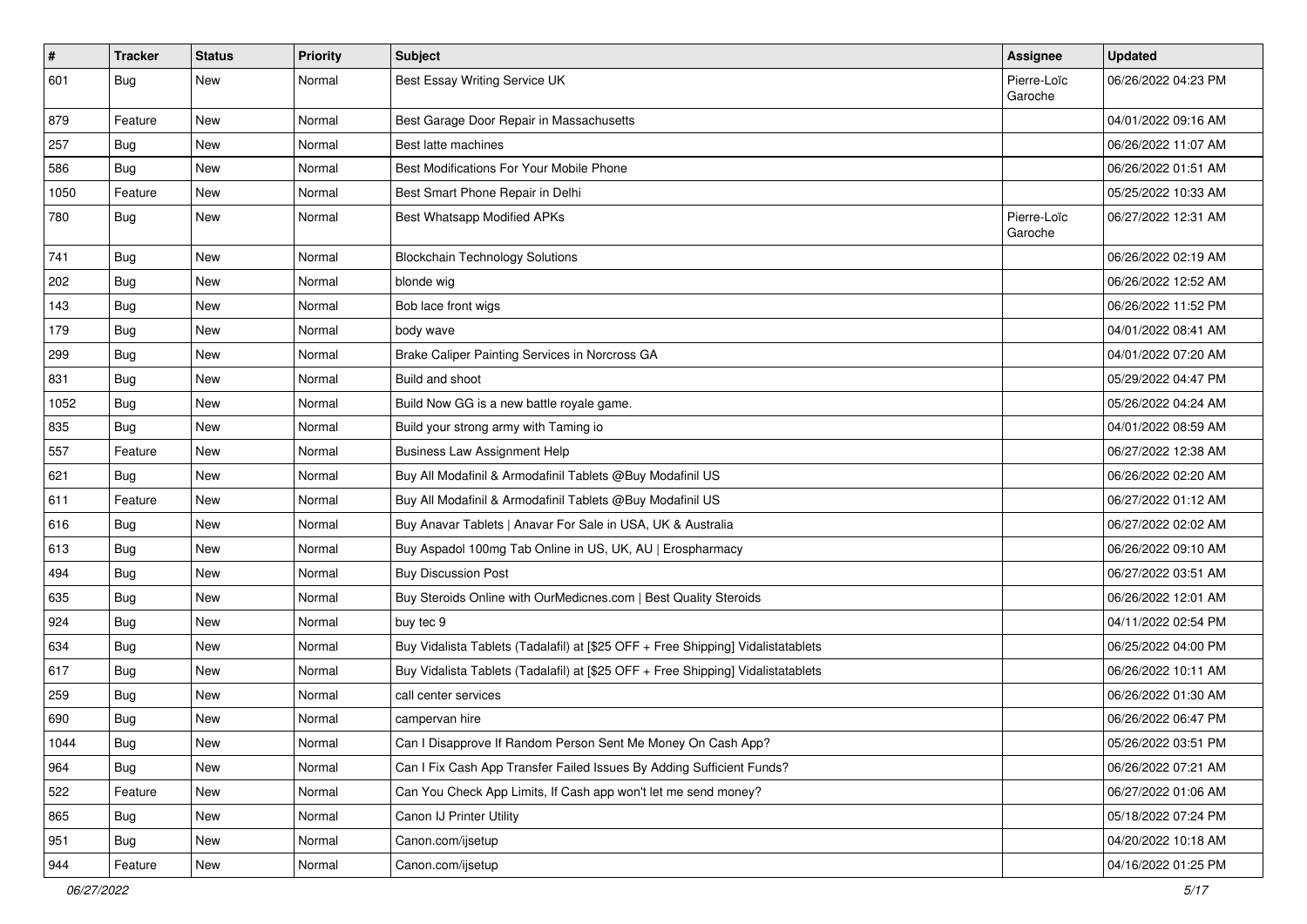| $\sharp$ | <b>Tracker</b> | <b>Status</b> | <b>Priority</b> | <b>Subject</b>                                                       | Assignee               | <b>Updated</b>      |
|----------|----------------|---------------|-----------------|----------------------------------------------------------------------|------------------------|---------------------|
| 847      | Feature        | New           | Normal          | Canon.com/ijsetup                                                    |                        | 04/01/2022 09:08 AM |
| 845      | Feature        | <b>New</b>    | Normal          | canon.com/ijsetup                                                    |                        | 04/01/2022 08:58 AM |
| 813      | Feature        | New           | Normal          | Canon.com/ijsetup                                                    |                        | 05/25/2022 08:27 AM |
| 812      | Feature        | <b>New</b>    | Normal          | canon.com/ijsetup                                                    |                        | 06/26/2022 10:21 AM |
| 155      | <b>Bug</b>     | <b>New</b>    | Normal          | Cant access my cash app account                                      | Pierre-Loïc<br>Garoche | 06/22/2022 02:15 PM |
| 298      | Bug            | <b>New</b>    | Normal          | Car Stereo Installation Services in Norcross GA                      |                        | 04/01/2022 07:20 AM |
| 354      | <b>Bug</b>     | New           | Normal          | Car Upholstery Cleaning Services in Chesapeake VA                    |                        | 04/01/2022 07:14 AM |
| 338      | Bug            | <b>New</b>    | Normal          | Car Upholstery Cleaning Services in Norfolk VA                       |                        | 04/01/2022 07:23 AM |
| 323      | Bug            | <b>New</b>    | Normal          | Car Upholstery Cleaning Services in Virginia Beach VA                |                        | 04/01/2022 07:26 AM |
| 303      | Bug            | New           | Normal          | Car Wrapping Services in Norcross GA                                 |                        | 04/01/2022 07:22 AM |
| 408      | <b>Bug</b>     | <b>New</b>    | Normal          | Carpet Cleaning Boston MA                                            |                        | 04/01/2022 07:47 AM |
| 424      | Bug            | New           | Normal          | Carpet Cleaning Brookline MA                                         |                        | 04/01/2022 07:45 AM |
| 457      | Bug            | <b>New</b>    | Normal          | Carpet Cleaning Medford MA                                           |                        | 06/25/2022 07:36 PM |
| 433      | Bug            | <b>New</b>    | Normal          | Carpet Cleaning Newton MA                                            |                        | 04/01/2022 07:50 AM |
| 449      | Bug            | New           | Normal          | Carpet Cleaning Quincy MA                                            |                        | 04/01/2022 07:48 AM |
| 340      | Bug            | New           | Normal          | Carpet Cleaning Services in Chesapeake VA                            |                        | 04/01/2022 07:23 AM |
| 325      | Bug            | <b>New</b>    | Normal          | Carpet Cleaning Services in Norfolk VA                               |                        | 04/01/2022 07:26 AM |
| 307      | Bug            | <b>New</b>    | Normal          | Carpet Cleaning Services in Virginia Beach VA                        |                        | 04/01/2022 07:19 AM |
| 416      | Bug            | <b>New</b>    | Normal          | Carpet Cleaning Somerville MA                                        |                        | 04/01/2022 07:46 AM |
| 441      | <b>Bug</b>     | New           | Normal          | Carpet Cleaning Watertown MA                                         |                        | 06/02/2022 06:00 PM |
| 465      | <b>Bug</b>     | <b>New</b>    | Normal          | Carpet Cleaning Westchester MA                                       |                        | 06/26/2022 05:07 AM |
| 341      | <b>Bug</b>     | <b>New</b>    | Normal          | Carpet Repairing Services in Chesapeake VA                           |                        | 04/01/2022 07:23 AM |
| 326      | <b>Bug</b>     | New           | Normal          | Carpet Repairing Services in Norfolk VA                              |                        | 04/01/2022 07:26 AM |
| 308      | Bug            | <b>New</b>    | Normal          | Carpet Repairing Services in Virginia Beach VA                       |                        | 04/01/2022 07:19 AM |
| 775      | <b>Bug</b>     | New           | Normal          | cash app                                                             |                        | 02/14/2022 08:20 AM |
| 227      | Bug            | <b>New</b>    | Normal          | Cash App Help & Solutions - Here You Will Get Better Assistance      |                        | 06/25/2022 11:21 PM |
| 895      | <b>Bug</b>     | <b>New</b>    | Normal          | Cash App Scams                                                       |                        | 06/18/2022 02:36 PM |
| 582      | <b>Bug</b>     | New           | Normal          | Cash App Won't Let Me Send Money If There Is A Low Balance Available | Pierre-Loïc<br>Garoche | 06/26/2022 02:39 PM |
| 1057     | <b>Bug</b>     | New           | Normal          | <b>CCPlay Education Edition APK</b>                                  |                        | 06/07/2022 04:07 AM |
| 838      | <b>Bug</b>     | New           | Normal          | Celebrity Hunter Mod apk - Como instalá-lo                           |                        | 04/01/2022 08:58 AM |
| 507      | <b>Bug</b>     | New           | Normal          | central.bitdefender.com                                              |                        | 06/27/2022 02:15 AM |
| 493      | Feature        | New           | High            | chainsaw dance                                                       |                        | 06/27/2022 02:49 AM |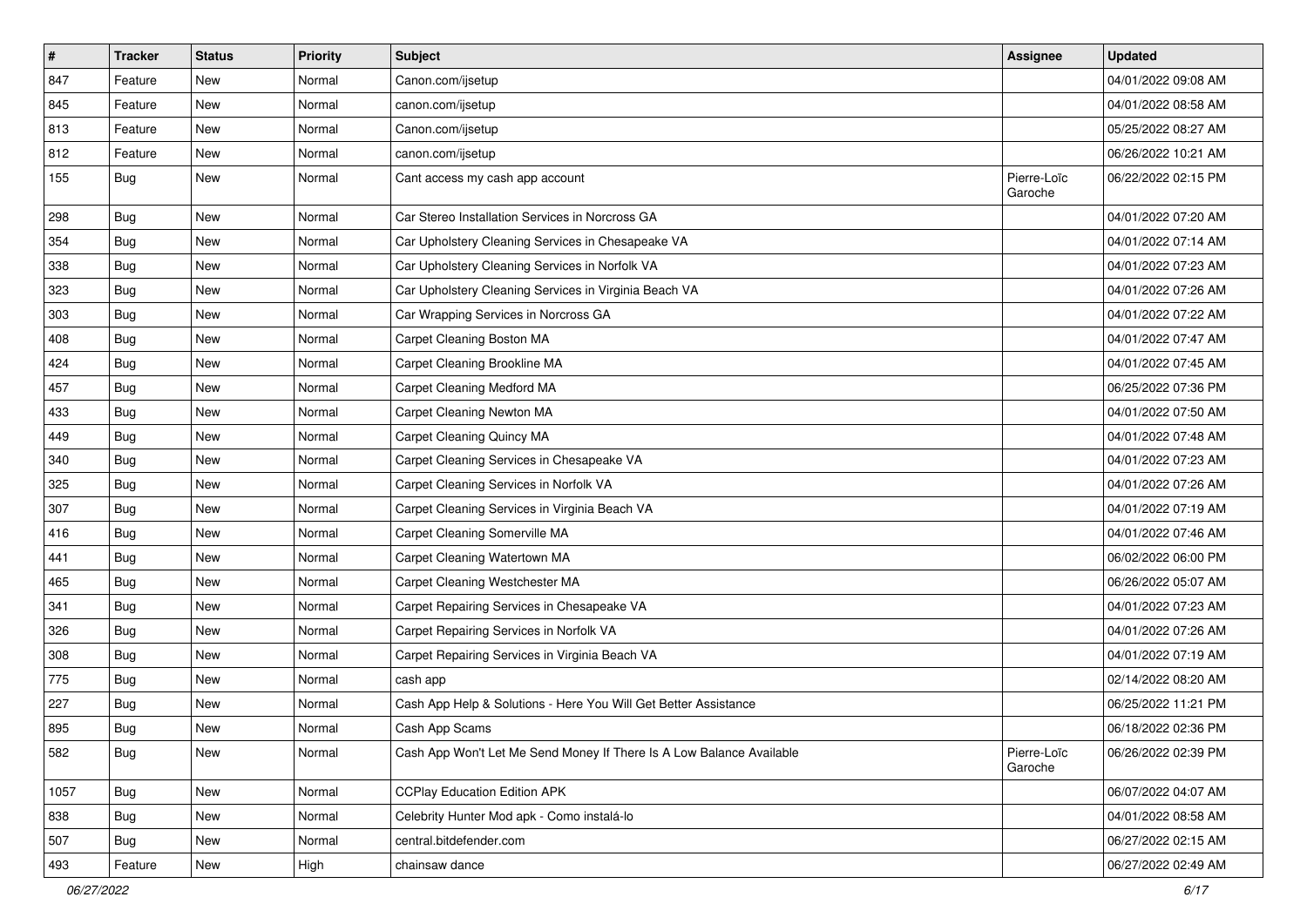| $\vert$ # | <b>Tracker</b> | <b>Status</b> | <b>Priority</b> | <b>Subject</b>                                                 | <b>Assignee</b>        | <b>Updated</b>      |
|-----------|----------------|---------------|-----------------|----------------------------------------------------------------|------------------------|---------------------|
| 1102      | Bug            | New           | Normal          | Charlottesville Travel Guide?                                  |                        | 06/26/2022 07:44 AM |
| 531       | Bug            | <b>New</b>    | Normal          | Cheap Assignment Writing Service UK                            | Anonymous              | 06/27/2022 03:17 AM |
| 530       | Bug            | New           | Normal          | Cheap Assignment Writing Service UK                            | Anonymous              | 06/26/2022 09:23 PM |
| 206       | Bug            | New           | Low             | Cheap Electric Bikes                                           |                        | 06/26/2022 07:00 PM |
| 487       | Bug            | <b>New</b>    | Normal          | Cheap Fake Dunks                                               |                        | 06/26/2022 11:26 PM |
| 575       | Feature        | <b>New</b>    | Low             | cheap jordan replicas for sale                                 | Pierre-Loïc<br>Garoche | 06/26/2022 01:30 PM |
| 867       | Bug            | <b>New</b>    | Low             | cheap Yeezys                                                   | Pierre-Loïc<br>Garoche | 04/01/2022 09:12 AM |
| 610       | Feature        | <b>New</b>    | Normal          | CheapestMedsShop 100% Safe Medicines Online in USA UK & AUS.   |                        | 06/26/2022 04:35 PM |
| 632       | Bug            | New           | Normal          | CheapestMedsShop   100% Safe Medicines Online in UK & AUS.     |                        | 06/27/2022 02:04 AM |
| 622       | Bug            | New           | Normal          | CheapestMedsShop   100% Safe Medicines Online in UK & AUS.     |                        | 06/26/2022 05:27 PM |
| 615       | Bug            | <b>New</b>    | Normal          | CheapestMedsShop   100% Safe Medicines Online in USA UK & AUS. |                        | 06/25/2022 08:36 PM |
| 769       | Bug            | <b>New</b>    | Normal          | check my cash app                                              |                        | 06/26/2022 08:33 PM |
| 521       | Feature        | New           | Normal          | Check out the Cash app Card balance for an overdraft.          | Pierre-Loïc<br>Garoche | 06/26/2022 04:22 AM |
| 1002      | Bug            | <b>New</b>    | Normal          | <b>Chemistry Assignment Help</b>                               |                        | 06/04/2022 09:58 AM |
| 650       | Bug            | <b>New</b>    | Normal          | <b>Cherries Health Benefits</b>                                |                        | 06/26/2022 12:57 AM |
| 832       | Bug            | New           | Normal          | Choque Royale Mod Apk                                          |                        | 04/01/2022 08:59 AM |
| 553       | Bug            | New           | Normal          | Cinema HD APK - Free Movie Enjoyment App on Android            |                        | 06/26/2022 01:39 PM |
| 1071      | Bug            | <b>New</b>    | Normal          | Cinema HD Review - Cinemahdv2.net                              |                        | 06/21/2022 06:54 PM |
| 201       | <b>Bug</b>     | <b>New</b>    | Normal          | closure wig                                                    |                        | 06/26/2022 07:50 PM |
| 293       | <b>Bug</b>     | New           | Immediate       | <b>CMT Direct Wix</b>                                          | Anonymous              | 04/01/2022 07:21 AM |
| 657       | Bug            | New           | Normal          | Coconut Nutrition Facts And Health Benefits                    |                        | 06/26/2022 06:45 AM |
| 1083      | Bug            | <b>New</b>    | Normal          | coin base review                                               |                        | 06/11/2022 09:13 AM |
| 646       | Feature        | <b>New</b>    | Normal          | Collaborative Research Group                                   |                        | 06/27/2022 04:01 AM |
| 189       | Bug            | New           | Normal          | <b>College Biology Writing Services</b>                        |                        | 06/26/2022 12:50 PM |
| 827       | <b>Bug</b>     | New           | Normal          | Come To Know The Required Steps To Unlock Cash App Account     |                        | 04/01/2022 08:59 AM |
| 782       | Bug            | New           | Normal          | Comment faire une sonnerie téléphonique                        |                        | 06/24/2022 01:32 PM |
| 413       | <b>Bug</b>     | New           | Normal          | Commercial Floor Cleaning Boston MA                            |                        | 04/01/2022 07:45 AM |
| 430       | <b>Bug</b>     | New           | Normal          | Commercial Floor Cleaning Brookline MA                         |                        | 04/01/2022 07:50 AM |
| 462       | <b>Bug</b>     | New           | Normal          | Commercial Floor Cleaning Medford MA                           |                        | 04/01/2022 07:32 AM |
| 438       | Bug            | New           | Normal          | Commercial Floor Cleaning Newton MA                            |                        | 04/01/2022 07:50 AM |
| 454       | Bug            | New           | Normal          | Commercial Floor Cleaning Quincy MA                            |                        | 06/02/2022 05:59 PM |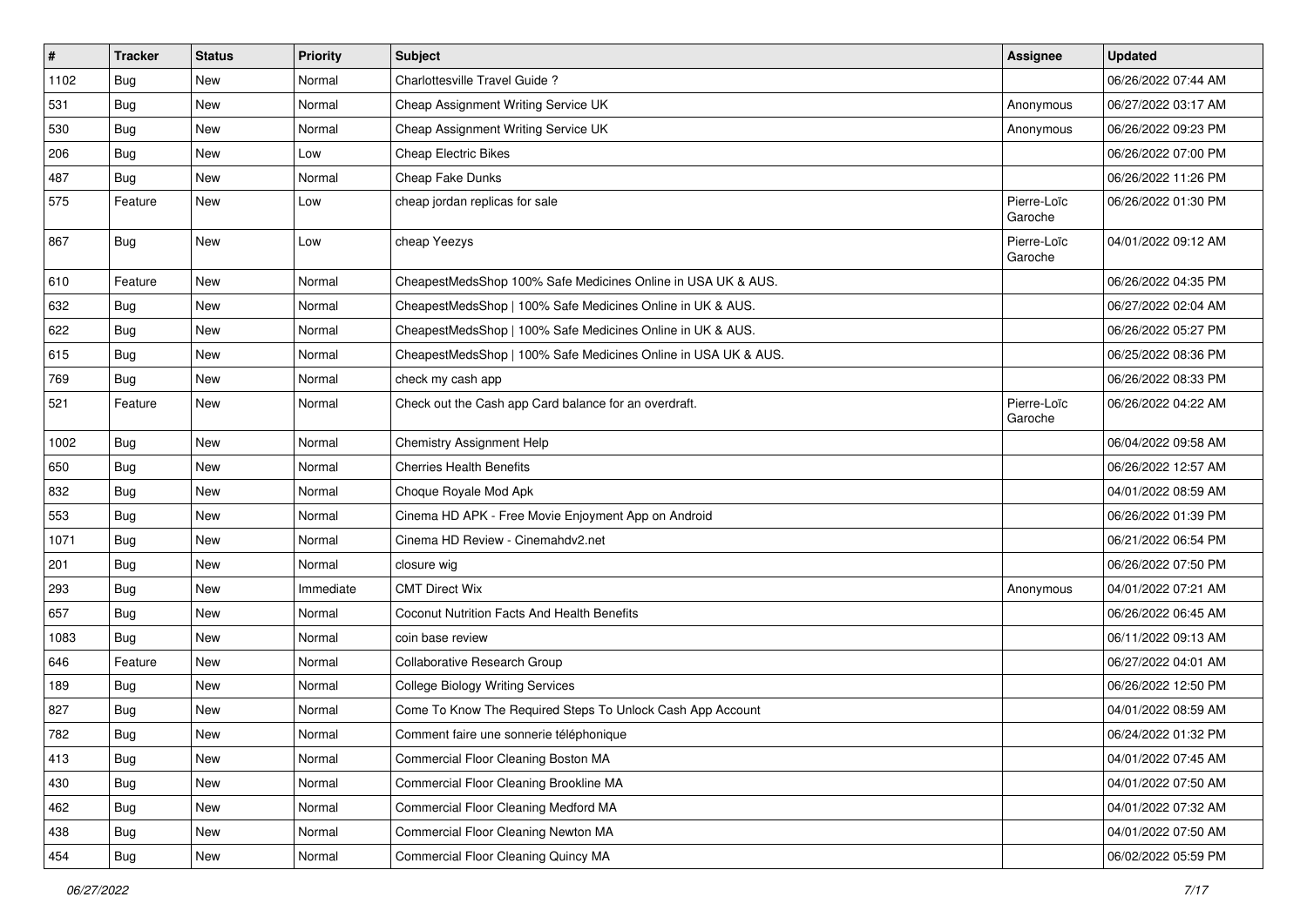| $\vert$ # | <b>Tracker</b> | <b>Status</b> | <b>Priority</b> | <b>Subject</b>                                                               | <b>Assignee</b>        | <b>Updated</b>      |
|-----------|----------------|---------------|-----------------|------------------------------------------------------------------------------|------------------------|---------------------|
| 421       | <b>Bug</b>     | <b>New</b>    | Normal          | Commercial Floor Cleaning Somerville MA                                      |                        | 04/01/2022 07:46 AM |
| 446       | Bug            | <b>New</b>    | Normal          | Commercial Floor Cleaning Watertown MA                                       |                        | 04/01/2022 07:49 AM |
| 470       | Bug            | New           | Normal          | Commercial Floor Cleaning Westchester MA                                     |                        | 06/26/2022 10:56 AM |
| 614       | <b>Bug</b>     | <b>New</b>    | Normal          | Como baixar o MOD APK no celular                                             |                        | 06/22/2022 04:46 AM |
| 874       | Bug            | <b>New</b>    | Normal          | Cómo descargar Minecraft Apk                                                 |                        | 06/26/2022 08:01 AM |
| 700       | <b>Bug</b>     | <b>New</b>    | Normal          | Cómo descargar Poppy Playtime                                                |                        | 04/01/2022 09:30 AM |
| 754       | <b>Bug</b>     | <b>New</b>    | Normal          | Cómo descargar tonos gratis de teléfono celular                              |                        | 06/26/2022 01:56 PM |
| 721       | Bug            | New           | Normal          | Cómo instalar un Mod Apk                                                     |                        | 06/24/2022 09:39 PM |
| 1086      | Bug            | New           | Immediate       | Composite Engineer                                                           | Pierre-Loïc<br>Garoche | 06/10/2022 09:26 AM |
| 132       | Bug            | <b>New</b>    | Normal          | concrete-everything                                                          |                        | 06/26/2022 06:56 PM |
| 698       | Feature        | New           | Normal          | Connect with cash app representative to ask about cash app flip scam         |                        | 06/26/2022 11:24 AM |
| 74        | Bug            | <b>New</b>    | Normal          | const is not supported inside contract                                       | Pierre-Loïc<br>Garoche | 06/27/2022 03:35 AM |
| 1124      | Bug            | New           | Normal          | Cookie clicker unblocked                                                     |                        | 06/24/2022 05:14 AM |
| 1122      | Bug            | New           | Normal          | Count the number of words on the Microsoft Word application in the phone     |                        | 06/23/2022 04:19 AM |
| 1041      | <b>Bug</b>     | <b>New</b>    | Normal          | Count words in Word on the computer                                          |                        | 05/27/2022 02:16 PM |
| 133       | Bug            | <b>New</b>    | Normal          | craftlabs                                                                    |                        | 06/25/2022 04:43 PM |
| 647       | Feature        | <b>New</b>    | Normal          | <b>Cranberry Health Benefits</b>                                             |                        | 06/26/2022 09:45 PM |
| 750       | Bug            | <b>New</b>    | Normal          | Create a Report Template                                                     |                        | 06/26/2022 04:27 PM |
| 1073      | <b>Bug</b>     | <b>New</b>    | Normal          | Cricut Design Space                                                          |                        | 06/07/2022 09:34 PM |
| 1067      | Bug            | <b>New</b>    | Normal          | Cricut.com/setup                                                             |                        | 05/31/2022 12:19 PM |
| 1062      | <b>Bug</b>     | <b>New</b>    | Normal          | Cricut.com/setup                                                             |                        | 05/28/2022 12:26 PM |
| 1061      | Bug            | New           | Normal          | Cricut.com/setup                                                             |                        | 05/28/2022 12:24 PM |
| 1058      | <b>Bug</b>     | New           | Normal          | Cricut.com/setup                                                             |                        | 05/28/2022 08:28 AM |
| 1045      | Bug            | <b>New</b>    | Normal          | Cricut.com/setup                                                             |                        | 05/24/2022 10:45 AM |
| 1021      | Bug            | <b>New</b>    | Normal          | Cricut.com/setup                                                             |                        | 05/26/2022 12:21 AM |
| 1020      | <b>Bug</b>     | <b>New</b>    | Normal          | Cricut.com/setup                                                             |                        | 05/13/2022 11:14 AM |
| 1019      | Bug            | New           | Normal          | Cricut.com/setup                                                             |                        | 05/13/2022 11:13 AM |
| 1012      | Bug            | <b>New</b>    | Normal          | Cricut.com/setup                                                             |                        | 05/11/2022 11:30 AM |
| 1006      | Bug            | New           | Normal          | Cricut.com/setup                                                             |                        | 05/10/2022 01:22 PM |
| 996       | Bug            | New           | Normal          | Cricut.com/setup                                                             |                        | 05/06/2022 05:32 AM |
| 994       | Feature        | New           | Normal          | Cricut.com/setup                                                             |                        | 06/26/2022 02:00 AM |
| 714       | <b>Bug</b>     | New           | Normal          | Cuevana 3 Premium - Enjoy Your Favorite Movies and TV Shows on Your Smart TV |                        | 06/26/2022 06:14 AM |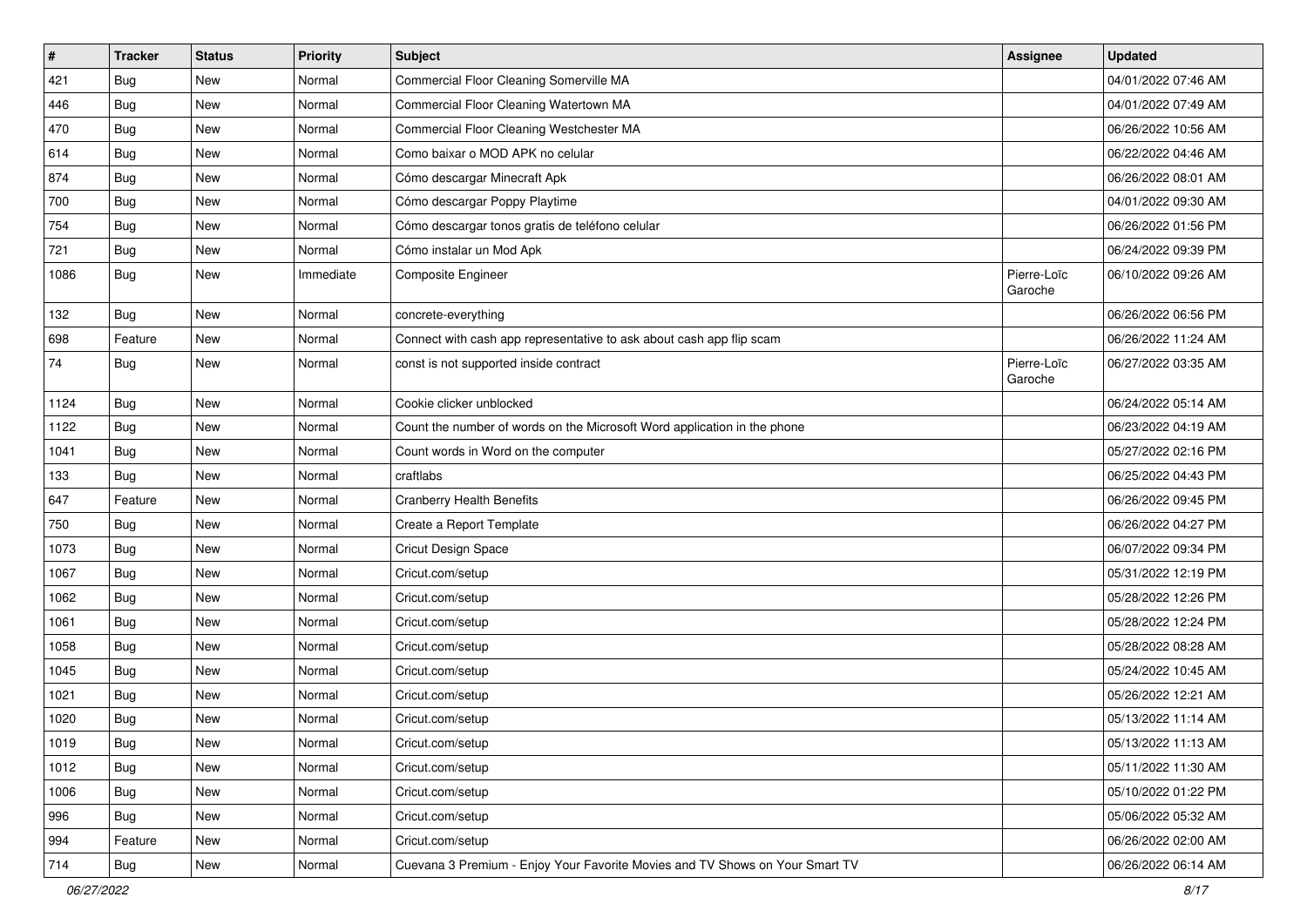| $\pmb{\#}$ | <b>Tracker</b> | <b>Status</b> | <b>Priority</b> | <b>Subject</b>                                                         | <b>Assignee</b>        | <b>Updated</b>      |
|------------|----------------|---------------|-----------------|------------------------------------------------------------------------|------------------------|---------------------|
| 912        | <b>Bug</b>     | <b>New</b>    | Normal          | Cuphead Mobile Game Review                                             |                        | 06/09/2022 10:14 AM |
| 144        | Bug            | <b>New</b>    | Normal          | curly bob lace front wigs                                              |                        | 06/26/2022 01:44 PM |
| 169        | <b>Bug</b>     | <b>New</b>    | Normal          | CV Maker - UAE CV Writing Agency                                       |                        | 06/27/2022 03:19 AM |
| 628        | <b>Bug</b>     | <b>New</b>    | Normal          | CV reviewing services!                                                 |                        | 06/26/2022 06:49 AM |
| 986        | <b>Bug</b>     | <b>New</b>    | Normal          | dbhdsvbhdf                                                             | Christophe<br>Garion   | 05/01/2022 09:10 AM |
| 1085       | Feature        | <b>New</b>    | Normal          | dcvghdcc asgdvgd dveduqwv ajdhvwd                                      |                        | 06/09/2022 03:46 PM |
| 1076       | <b>Bug</b>     | New           | Normal          | DedicatedHosting4u                                                     |                        | 06/11/2022 09:15 AM |
| 592        | <b>Bug</b>     | <b>New</b>    | Normal          | Deezer Premium APK - Baixe músicas de qualquer lugar do mundo de graça |                        | 06/26/2022 02:55 PM |
| 978        | Bug            | <b>New</b>    | Normal          | Delamore Lodge is a place to stay.                                     |                        | 04/27/2022 11:41 AM |
| 1051       | <b>Bug</b>     | <b>New</b>    | Normal          | Dental Supplies USA                                                    |                        | 06/11/2022 09:20 PM |
| 578        | Feature        | <b>New</b>    | High            | Derrick Gore                                                           | Pierre-Loïc<br>Garoche | 06/26/2022 08:32 AM |
| 242        | Feature        | <b>New</b>    | Normal          | Descripción de Torque Pro MOD APK para Android                         |                        | 06/25/2022 04:37 PM |
| 161        | <b>Bug</b>     | <b>New</b>    | Normal          | dfdrtyuio                                                              |                        | 06/26/2022 01:46 AM |
| 166        | <b>Bug</b>     | New           | Normal          | dfgbd                                                                  |                        | 04/01/2022 07:57 AM |
| 165        | <b>Bug</b>     | <b>New</b>    | Normal          | dfgbd                                                                  |                        | 04/01/2022 07:57 AM |
| 164        | <b>Bug</b>     | <b>New</b>    | Normal          | dfgbd                                                                  |                        | 06/26/2022 10:46 PM |
| 128        | Bug            | <b>New</b>    | Normal          | dfgbd                                                                  |                        | 06/26/2022 05:07 AM |
| 150        | <b>Bug</b>     | <b>New</b>    | Normal          | dfgh                                                                   |                        | 06/26/2022 11:41 AM |
| 158        | <b>Bug</b>     | <b>New</b>    | Normal          | dfghj zcvgh                                                            |                        | 06/26/2022 02:58 PM |
| 149        | <b>Bug</b>     | <b>New</b>    | Normal          | dftgy                                                                  |                        | 06/27/2022 01:11 AM |
| 724        | <b>Bug</b>     | <b>New</b>    | Normal          | Dial Chime Customer support number for a quick response                |                        | 06/25/2022 10:58 AM |
| 684        | <b>Bug</b>     | <b>New</b>    | Normal          | Difference between paper map and online map                            |                        | 06/27/2022 12:34 AM |
| 174        | Feature        | <b>New</b>    | Normal          | Digital Marketing Philadelphia                                         |                        | 06/23/2022 07:06 AM |
| 717        | <b>Bug</b>     | <b>New</b>    | Normal          | Disney Plus Apk - Watch Movies and TV Shows on Your Device             |                        | 06/26/2022 04:56 AM |
| 315        | <b>Bug</b>     | <b>New</b>    | Normal          | Dissertation help UK                                                   |                        | 06/26/2022 08:13 PM |
| 1074       | <b>Bug</b>     | <b>New</b>    | Normal          | Dissertation writing help at economical rates!                         | Christophe<br>Garion   | 06/06/2022 04:48 PM |
| 539        | <b>Bug</b>     | New           | Normal          | Do you want to know how to activate cash card through phone number?    |                        | 04/01/2022 09:25 AM |
| 516        | <b>Bug</b>     | New           | Normal          | Does Cash App Help To Get Cash App Refund Without Any Interruption?    |                        | 06/24/2022 01:56 PM |
| 833        | <b>Bug</b>     | New           | Normal          | Does Direct Deposit Hit Chime- seek Chime Customer Service             |                        | 04/01/2022 08:59 AM |
| 682        | Bug            | New           | Normal          | Does Facebook customer service live chat allow to speak with someone?  |                        | 06/26/2022 07:17 AM |
| 676        | Bug            | New           | Normal          | Does Facebook customer service live chat allow to speak with someone?  |                        | 04/01/2022 09:39 AM |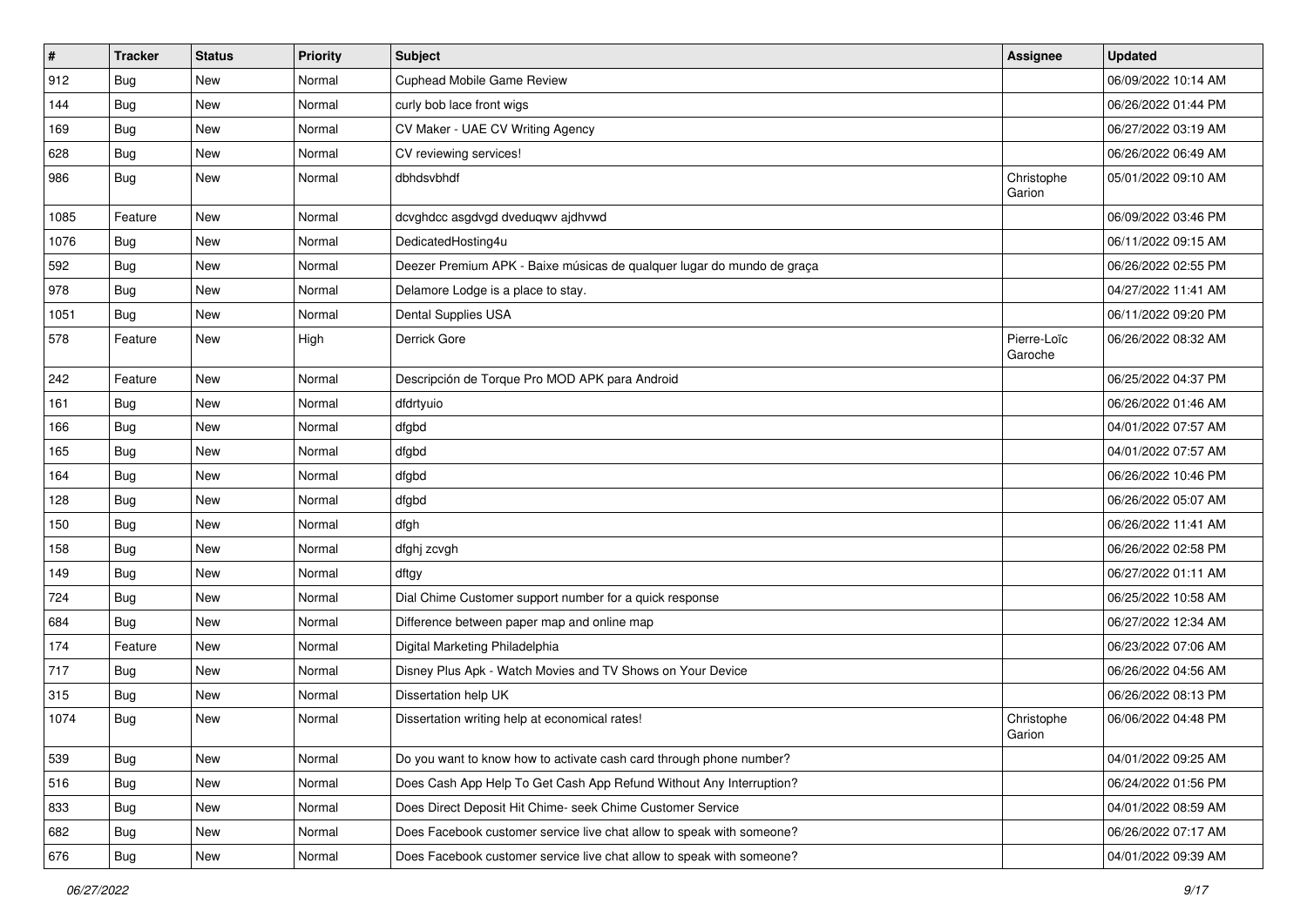| $\vert$ # | <b>Tracker</b> | <b>Status</b> | <b>Priority</b> | <b>Subject</b>                                                                                                                                                                                                                                                        | <b>Assignee</b>        | <b>Updated</b>      |
|-----------|----------------|---------------|-----------------|-----------------------------------------------------------------------------------------------------------------------------------------------------------------------------------------------------------------------------------------------------------------------|------------------------|---------------------|
| 822       | Bug            | New           | Normal          | Dowload Your Boyfriend Game                                                                                                                                                                                                                                           |                        | 06/26/2022 02:21 PM |
| 876       | Bug            | <b>New</b>    | Normal          | Download Full-Size Profile Pictures of Your Favorite Users With InstaDP                                                                                                                                                                                               |                        | 04/01/2022 09:12 AM |
| 1034      | Bug            | New           | Normal          | Download Teaching Feeling For Android                                                                                                                                                                                                                                 |                        | 05/20/2022 09:25 AM |
| 734       | <b>Bug</b>     | New           | Normal          | DR. STRANGE: Multiverse of Scheduling Madness!                                                                                                                                                                                                                        |                        | 04/01/2022 09:33 AM |
| 795       | Bug            | <b>New</b>    | Normal          | Drift Boss - Exciting Race                                                                                                                                                                                                                                            |                        | 06/26/2022 06:32 PM |
| 1081      | Feature        | New           | Normal          | drift boss- the best driftitng game                                                                                                                                                                                                                                   |                        | 06/15/2022 05:56 AM |
| 1003      | Bug            | New           | Normal          | Drift F1 is a drifting car game inspired by F1's tracks.                                                                                                                                                                                                              | Pierre-Loïc<br>Garoche | 05/10/2022 10:52 AM |
| 727       | Bug            | New           | Normal          | Drive for speed simulator mod apk                                                                                                                                                                                                                                     | Pierre-Loïc<br>Garoche | 04/23/2022 11:17 PM |
| 581       | Bug            | New           | Normal          | E-Learning Course Help                                                                                                                                                                                                                                                |                        | 06/26/2022 10:14 AM |
| 910       | Bug            | New           | Normal          | Each content looks unisize or not formated                                                                                                                                                                                                                            |                        | 04/06/2022 11:21 AM |
| 347       | Bug            | <b>New</b>    | Normal          | Eco/Green Cleaning Services in Chesapeake VA                                                                                                                                                                                                                          |                        | 06/27/2022 01:05 AM |
| 332       | Bug            | New           | Normal          | Eco/Green Cleaning Services in Norfolk VA                                                                                                                                                                                                                             |                        | 04/01/2022 07:25 AM |
| 317       | Bug            | New           | Normal          | Eco/Green Cleaning Services in Virginia Beach VA                                                                                                                                                                                                                      |                        | 06/27/2022 12:26 AM |
| 949       | Bug            | New           | Normal          | <b>Educational Games</b>                                                                                                                                                                                                                                              |                        | 06/15/2022 09:11 PM |
| 708       | <b>Bug</b>     | <b>New</b>    | Normal          | Efficient ways to proceed with the cash app dispute process?                                                                                                                                                                                                          |                        | 06/26/2022 12:08 AM |
| 655       | Bug            | <b>New</b>    | Normal          | <b>Eggplant Health Benefits</b>                                                                                                                                                                                                                                       |                        | 06/26/2022 07:21 PM |
| 593       | <b>Bug</b>     | New           | Normal          | Eiffel Spark Ultimate C2 SN series is a fully synthetic range of advanced performance engine oils blended in<br>high performance fully synthetic (PAO - polyalphaolefin) basestocks fortified with advanced technology<br>additive system, specifically formulated to |                        | 06/27/2022 03:28 AM |
| 1092      | Bug            | <b>New</b>    | Normal          | Ellison Estate Vineyard                                                                                                                                                                                                                                               |                        | 06/20/2022 12:03 PM |
| 351       | Bug            | New           | Normal          | Emergency Cleaning Services in Chesapeake VA                                                                                                                                                                                                                          |                        | 04/01/2022 07:14 AM |
| 350       | Bug            | New           | Normal          | Emergency Cleaning Services in Chesapeake VA                                                                                                                                                                                                                          |                        | 04/01/2022 07:14 AM |
| 335       | Bug            | New           | Normal          | Emergency Cleaning Services in Norfolk VA                                                                                                                                                                                                                             |                        | 04/01/2022 07:24 AM |
| 320       | Bug            | <b>New</b>    | Normal          | Emergency Cleaning Services in Virginia Beach VA                                                                                                                                                                                                                      |                        | 04/01/2022 07:27 AM |
| 1075      | Feature        | <b>New</b>    | Low             | Enjoy Free Services Of Toomics Mod APK For Android                                                                                                                                                                                                                    |                        | 06/03/2022 10:00 AM |
| 561       | Bug            | New           | Normal          | Enjoy the Full YouTube Premium Experience With YouTube Premium Membership                                                                                                                                                                                             |                        | 06/27/2022 02:37 AM |
| 1117      | Bug            | <b>New</b>    | Normal          | Equal Words - Word search game for PC and Windows Phone                                                                                                                                                                                                               |                        | 06/27/2022 02:12 AM |
| 692       | <b>Bug</b>     | New           | Normal          | Esports 888b                                                                                                                                                                                                                                                          |                        | 06/12/2022 10:04 AM |
| 220       | Feature        | New           | Normal          | essay writing services                                                                                                                                                                                                                                                |                        | 06/26/2022 04:55 PM |
| 75        | <b>Bug</b>     | New           | Normal          | exception File "checks/algebraicLoop.ml", line 368, characters 16-22: Assertion failed                                                                                                                                                                                |                        | 06/26/2022 11:54 PM |
| 877       | Feature        | New           | Normal          | <b>Exness Broker Review</b>                                                                                                                                                                                                                                           |                        | 04/01/2022 09:12 AM |
| 573       | <b>Bug</b>     | New           | Normal          | Experimente lo mejor en la aplicación Apk de juegos gratis                                                                                                                                                                                                            |                        | 06/26/2022 02:11 PM |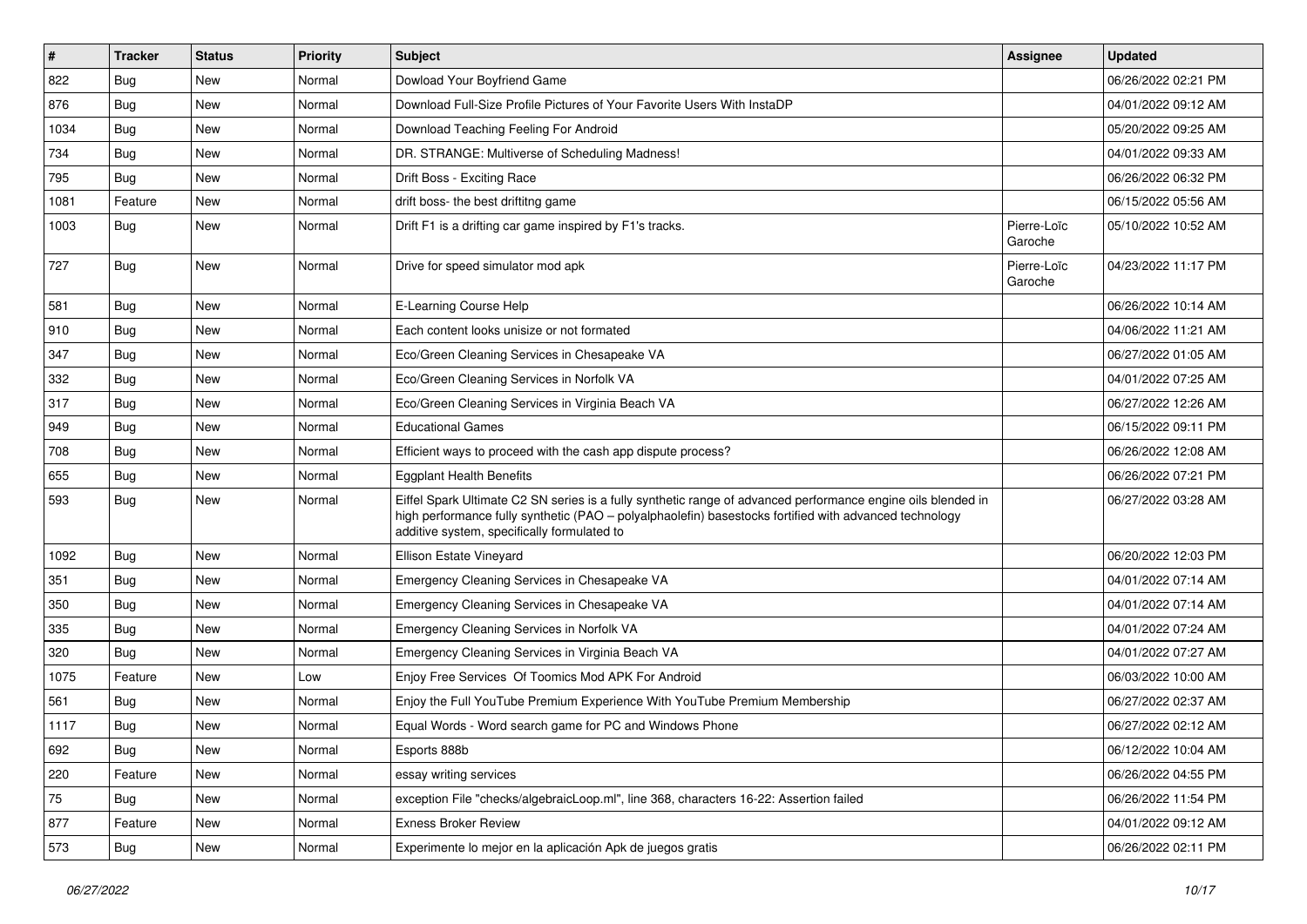| $\vert$ # | <b>Tracker</b> | <b>Status</b> | <b>Priority</b> | <b>Subject</b>                                                  | Assignee               | <b>Updated</b>      |
|-----------|----------------|---------------|-----------------|-----------------------------------------------------------------|------------------------|---------------------|
| 92        | Bug            | New           | High            | expression should have been normalized in EMF backend           | Pierre-Loïc<br>Garoche | 06/26/2022 04:37 AM |
| 135       | Bug            | <b>New</b>    | Normal          | factspress                                                      |                        | 04/01/2022 07:52 AM |
| 258       | <b>Bug</b>     | New           | Normal          | Fake Nike Dunk High AMBUSH Deep Royal                           |                        | 06/26/2022 11:25 AM |
| 497       | Bug            | New           | Normal          | Fake Nike Dunk Low Off-White Lot 50                             |                        | 06/27/2022 03:55 AM |
| 256       | <b>Bug</b>     | <b>New</b>    | Normal          | <b>Fake Travis Scott Shoes</b>                                  |                        | 04/01/2022 08:12 AM |
| 977       | Bug            | <b>New</b>    | Normal          | Fans of the Old Country will like this book.                    |                        | 06/26/2022 05:54 AM |
| 511       | Feature        | <b>New</b>    | Normal          | Fashion                                                         | Anonymous              | 06/27/2022 12:17 AM |
| 510       | Feature        | <b>New</b>    | Normal          | Fashion                                                         | Anonymous              | 06/26/2022 01:11 PM |
| 509       | Feature        | <b>New</b>    | Normal          | Fashion                                                         | Anonymous              | 06/13/2022 03:39 AM |
| 272       | Feature        | New           | Normal          | Fashion                                                         |                        | 06/19/2022 08:01 AM |
| 271       | Feature        | New           | Normal          | Fashion                                                         |                        | 06/27/2022 02:07 AM |
| 268       | <b>Bug</b>     | <b>New</b>    | Normal          | Fashionj                                                        |                        | 04/01/2022 08:20 AM |
| 154       | <b>Bug</b>     | <b>New</b>    | Normal          | fdgyyrut gyrtrw                                                 |                        | 06/27/2022 01:21 AM |
| 915       | <b>Bug</b>     | <b>New</b>    | Normal          | Finance dissertation writing                                    |                        | 04/07/2022 09:22 AM |
| 1091      | Bug            | New           | Normal          | Find family fun indoors and outdoors in the Jungfrau Region     |                        | 06/14/2022 09:33 AM |
| 985       | <b>Bug</b>     | New           | Normal          | Find out the vitality of Facebook Phone Number:                 |                        | 05/06/2022 06:34 AM |
| 316       | Bug            | <b>New</b>    | Normal          | Finden Sie den besten Klingelton für Ihr Telefon                |                        | 06/24/2022 10:28 PM |
| 983       | Bug            | <b>New</b>    | Normal          | Finding issue in tekken 3 game?                                 |                        | 05/28/2022 02:34 PM |
| 214       | Feature        | <b>New</b>    | Normal          | Five Christmas Apps For Apple Users                             |                        | 06/27/2022 02:17 AM |
| 982       | Bug            | <b>New</b>    | Normal          | Five sites that let you download free scenarios for your iPhone |                        | 05/07/2022 09:34 PM |
| 213       | Bug            | <b>New</b>    | Normal          | fix HP Notebook Missing Operating System Error Message          |                        | 04/01/2022 08:53 AM |
| 1017      | Feature        | <b>New</b>    | Normal          | fleeing the complex                                             | Hamza<br>Bourbouh      | 05/13/2022 06:33 AM |
| 475       | <b>Bug</b>     | <b>New</b>    | Normal          | Floor Cleaning Arlington MA                                     |                        | 06/26/2022 07:33 AM |
| 411       | Bug            | <b>New</b>    | Normal          | Floor Cleaning Boston MA                                        |                        | 04/01/2022 07:47 AM |
| 427       | Bug            | <b>New</b>    | Normal          | Floor Cleaning Brookline MA                                     |                        | 04/01/2022 07:46 AM |
| 460       | <b>Bug</b>     | <b>New</b>    | Normal          | Floor Cleaning Medford MA                                       |                        | 06/26/2022 08:00 PM |
| 436       | <b>Bug</b>     | New           | Normal          | Floor Cleaning Newton MA                                        |                        | 04/01/2022 07:50 AM |
| 452       | <b>Bug</b>     | <b>New</b>    | Normal          | Floor Cleaning Quincy MA                                        |                        | 04/01/2022 07:48 AM |
| 419       | Bug            | New           | Normal          | Floor Cleaning Somerville MA                                    |                        | 04/01/2022 07:46 AM |
| 444       | <b>Bug</b>     | New           | Normal          | Floor Cleaning Watertown MA                                     |                        | 04/01/2022 07:49 AM |
| 468       | <b>Bug</b>     | New           | Normal          | Floor Cleaning Westchester MA                                   |                        | 06/27/2022 02:41 AM |
| 473       | <b>Bug</b>     | New           | Normal          | Floor Stripping Arlington MA                                    |                        | 06/26/2022 11:10 AM |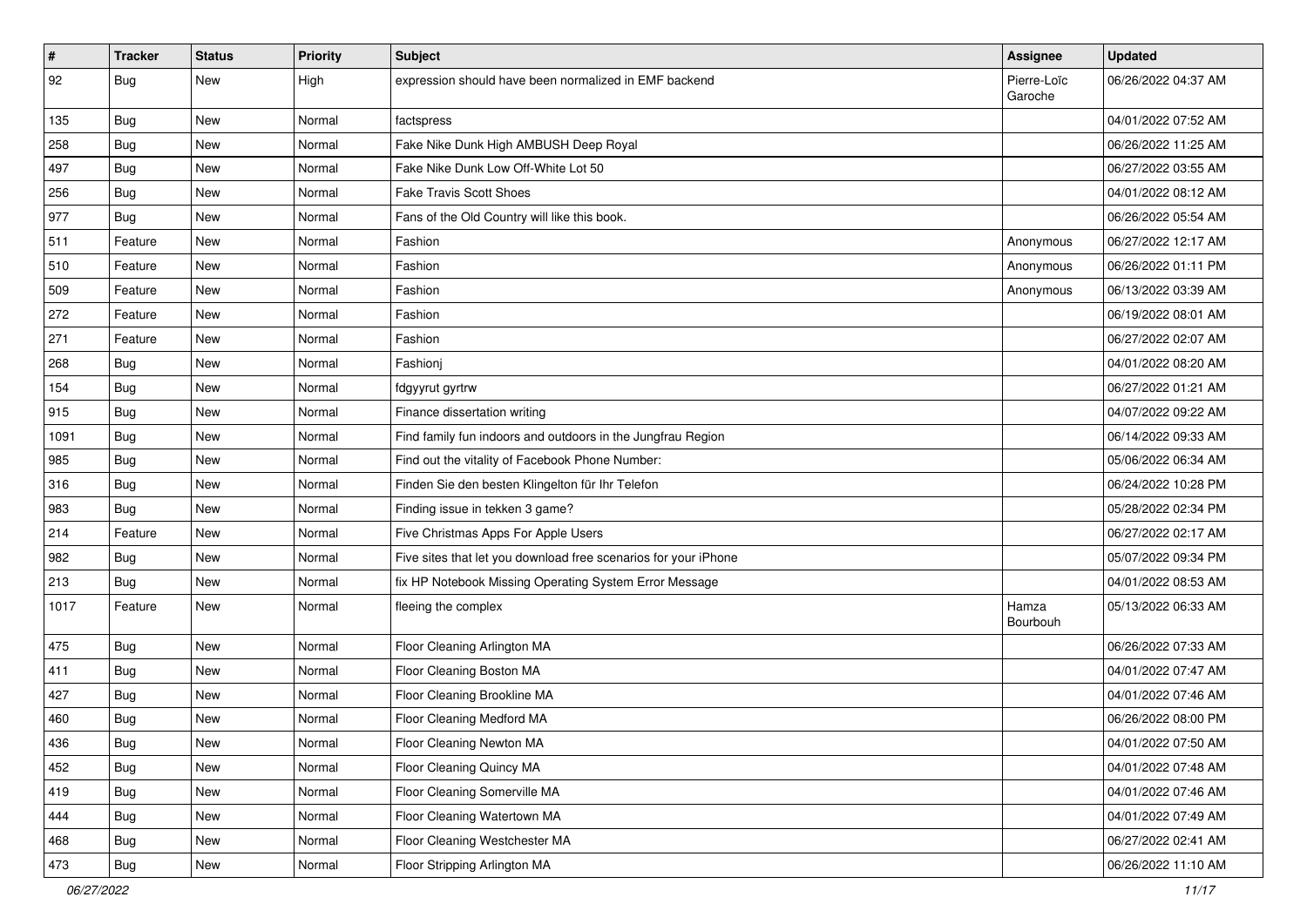| $\sharp$ | <b>Tracker</b> | <b>Status</b> | <b>Priority</b> | Subject                                                      | <b>Assignee</b>        | <b>Updated</b>      |
|----------|----------------|---------------|-----------------|--------------------------------------------------------------|------------------------|---------------------|
| 409      | Bug            | New           | Normal          | Floor Stripping Boston MA                                    |                        | 04/01/2022 07:47 AM |
| 425      | Bug            | <b>New</b>    | Normal          | Floor Stripping Brookline MA                                 |                        | 04/01/2022 07:45 AM |
| 458      | <b>Bug</b>     | New           | Normal          | Floor Stripping Medford MA                                   |                        | 04/01/2022 07:32 AM |
| 434      | Bug            | <b>New</b>    | Normal          | Floor Stripping Newton MA                                    |                        | 04/01/2022 07:50 AM |
| 450      | <b>Bug</b>     | <b>New</b>    | Normal          | Floor Stripping Quincy MA                                    |                        | 06/25/2022 08:06 PM |
| 417      | Bug            | New           | Normal          | Floor Stripping Somerville MA                                |                        | 04/01/2022 07:46 AM |
| 442      | Bug            | <b>New</b>    | Normal          | Floor Stripping Watertown MA                                 |                        | 04/01/2022 07:49 AM |
| 466      | <b>Bug</b>     | New           | Normal          | Floor Stripping Westchester MA                               |                        | 06/26/2022 11:57 AM |
| 474      | <b>Bug</b>     | <b>New</b>    | Normal          | Floor Waxing Arlington MA                                    |                        | 06/27/2022 03:03 AM |
| 410      | Bug            | <b>New</b>    | Normal          | Floor Waxing Boston MA                                       |                        | 04/01/2022 07:47 AM |
| 426      | Bug            | New           | Normal          | Floor Waxing Brookline MA                                    |                        | 04/01/2022 07:49 AM |
| 459      | <b>Bug</b>     | New           | Normal          | Floor Waxing Medford MA                                      |                        | 04/01/2022 07:32 AM |
| 435      | <b>Bug</b>     | New           | Normal          | Floor Waxing Newton MA                                       |                        | 04/01/2022 07:50 AM |
| 451      | <b>Bug</b>     | <b>New</b>    | Normal          | Floor Waxing Quincy MA                                       |                        | 04/01/2022 07:48 AM |
| 418      | Bug            | <b>New</b>    | Normal          | Floor Waxing Somerville MA                                   |                        | 04/01/2022 07:46 AM |
| 443      | <b>Bug</b>     | New           | Normal          | Floor Waxing Watertown MA                                    |                        | 04/01/2022 07:51 AM |
| 467      | Bug            | New           | Normal          | Floor Waxing Westchester MA                                  |                        | 04/01/2022 07:31 AM |
| 253      | <b>Bug</b>     | <b>New</b>    | Normal          | Florence Lawrence                                            |                        | 06/18/2022 01:09 PM |
| 232      | <b>Bug</b>     | <b>New</b>    | Normal          | FM whatsapp messaging app.                                   |                        | 05/02/2022 06:03 AM |
| 956      | <b>Bug</b>     | <b>New</b>    | Normal          | FNF Free Mods Online                                         |                        | 06/25/2022 09:59 PM |
| 774      | Bug            | New           | Normal          | Follow proper initiatives                                    |                        | 06/26/2022 10:40 PM |
| 765      | Bug            | <b>New</b>    | Normal          | Follow proper initiatives to check my cash app               |                        | 06/25/2022 10:08 AM |
| 590      | Bug            | <b>New</b>    | Normal          | Follow proper initiatives to check my cash app card balance: |                        | 06/26/2022 10:09 PM |
| 577      | <b>Bug</b>     | New           | Normal          | Follow these easy steps to make Admiral Casino Login         |                        | 06/26/2022 10:30 AM |
| 1100     | Feature        | New           | Low             | <b>Food Products</b>                                         | Pierre-Loïc<br>Garoche | 06/24/2022 07:28 AM |
| 703      | Bug            | <b>New</b>    | Normal          | For real-time help, dial Facebook customer service number    |                        | 06/25/2022 02:00 PM |
| 157      | <b>Bug</b>     | New           | Normal          | Forget cash app pin                                          |                        | 06/27/2022 02:47 AM |
| 515      | <b>Bug</b>     | New           | Normal          | Fragment Nike Dunk High Tokyo Fake                           |                        | 06/26/2022 03:25 PM |
| 979      | <b>Bug</b>     | New           | Normal          | Free Gas Cards for the Unemployed                            |                        | 06/25/2022 09:02 PM |
| 980      | <b>Bug</b>     | New           | Normal          | Free Gas Cards for the Unemployed                            |                        | 04/28/2022 06:25 AM |
| 973      | Feature        | New           | Normal          | Free NFL Streaming Sites                                     |                        | 05/10/2022 10:56 AM |
| 219      | <b>Bug</b>     | New           | Normal          | Free Ringtones for Cell Phones.                              |                        | 06/26/2022 11:25 PM |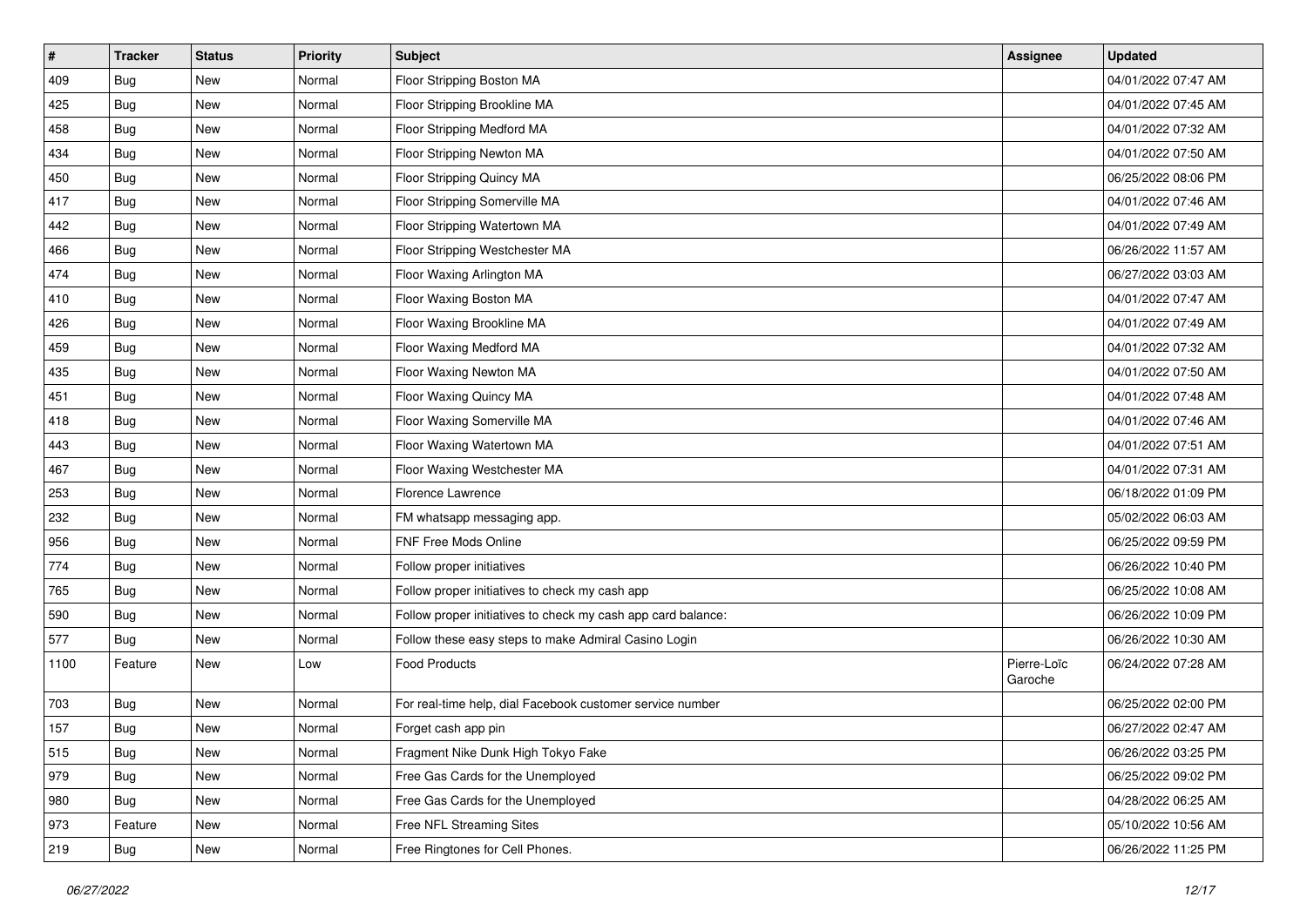| #    | <b>Tracker</b> | <b>Status</b> | <b>Priority</b> | <b>Subject</b>                                                                         | <b>Assignee</b> | <b>Updated</b>      |
|------|----------------|---------------|-----------------|----------------------------------------------------------------------------------------|-----------------|---------------------|
| 781  | Bug            | New           | Normal          | Free Whatsapp Group to Join                                                            |                 | 06/25/2022 01:25 AM |
| 923  | Bug            | <b>New</b>    | Normal          | frenchies for sale                                                                     |                 | 04/11/2022 02:35 PM |
| 957  | Bug            | New           | Normal          | From Where I Can Get Cheap Writing Services?                                           |                 | 04/20/2022 05:06 AM |
| 789  | Bug            | New           | Normal          | Full version                                                                           |                 | 06/27/2022 02:01 AM |
| 393  | Bug            | <b>New</b>    | Normal          | Furniture Assembly Services in Annapolis MD                                            |                 | 04/01/2022 07:16 AM |
| 369  | Bug            | New           | Normal          | Furniture Assembly Services in Arlington County VA                                     |                 | 04/01/2022 07:12 AM |
| 357  | Bug            | New           | Normal          | Furniture Assembly Services in Baltimore MD                                            |                 | 04/01/2022 07:12 AM |
| 375  | Bug            | New           | Normal          | Furniture Assembly Services in Fairfax VA                                              |                 | 04/01/2022 07:18 AM |
| 405  | Bug            | <b>New</b>    | Normal          | Furniture Assembly Services in Gaithersburg MD                                         |                 | 04/01/2022 07:47 AM |
| 381  | Bug            | <b>New</b>    | Normal          | Furniture Assembly Services in McLean VA                                               |                 | 04/01/2022 07:17 AM |
| 399  | <b>Bug</b>     | New           | Normal          | Furniture Assembly Services in Potomac MD                                              |                 | 04/01/2022 07:15 AM |
| 387  | Bug            | New           | Normal          | Furniture Assembly Services in Sterling VA                                             |                 | 04/01/2022 07:18 AM |
| 363  | Bug            | New           | Normal          | Furniture Assembly Services in Washington DC                                           |                 | 04/01/2022 07:13 AM |
| 849  | <b>Bug</b>     | <b>New</b>    | Normal          | FutEmax App Apk - Watch Soccer, Fantasy Football, And More On Your Mobile Device       |                 | 04/01/2022 09:04 AM |
| 683  | Feature        | <b>New</b>    | Normal          | Game creation                                                                          |                 | 06/25/2022 11:12 AM |
| 1053 | Bug            | New           | Normal          | Game Geometry Dash                                                                     |                 | 05/26/2022 11:30 AM |
| 1118 | Bug            | New           | Normal          | Gameplay Minecraft                                                                     |                 | 06/21/2022 06:33 AM |
| 412  | Bug            | New           | Normal          | Germs Removal Boston MA                                                                |                 | 04/01/2022 07:47 AM |
| 429  | Bug            | New           | Normal          | Germs Removal Brookline MA                                                             |                 | 04/01/2022 07:51 AM |
| 428  | Bug            | <b>New</b>    | Normal          | Germs Removal Brookline MA                                                             |                 | 04/01/2022 07:47 AM |
| 461  | Bug            | New           | Normal          | Germs Removal Medford MA                                                               |                 | 06/24/2022 05:59 PM |
| 437  | <b>Bug</b>     | <b>New</b>    | Normal          | Germs Removal Newton MA                                                                |                 | 04/01/2022 07:50 AM |
| 453  | Bug            | <b>New</b>    | Normal          | Germs Removal Quincy MA                                                                |                 | 04/01/2022 07:48 AM |
| 420  | <b>Bug</b>     | New           | Normal          | Germs Removal Somerville MA                                                            |                 | 04/01/2022 07:46 AM |
| 445  | Bug            | New           | Normal          | Germs Removal Watertown MA                                                             |                 | 04/01/2022 07:49 AM |
| 469  | Bug            | New           | Normal          | Germs Removal Westchester MA                                                           |                 | 06/26/2022 05:31 PM |
| 641  | <b>Bug</b>     | New           | Normal          | Get Best Economics Dissertation Writing Service                                        |                 | 06/25/2022 10:04 AM |
| 489  | <b>Bug</b>     | New           | Normal          | Get cash app refund instantly if sent to the wrong person                              |                 | 06/26/2022 05:57 PM |
| 959  | <b>Bug</b>     | New           | Normal          | Get connected with cash app team-How to get money off cash app at walmart without card |                 | 04/20/2022 08:18 AM |
| 732  | Bug            | New           | Normal          | Get rectifications steps about why cash app transfer failed                            |                 | 06/26/2022 03:28 PM |
| 547  | Bug            | New           | Normal          | Get rid of the issue of cash app down by calling experts.                              |                 | 06/26/2022 10:38 AM |
| 543  | Feature        | New           | Normal          | Get tech assistance with customer support on ATT Yahoo email login issue.              |                 | 06/24/2022 05:08 PM |
| 668  | Bug            | New           | Normal          | Get to know Cash App Refund Process here                                               |                 | 06/25/2022 08:53 PM |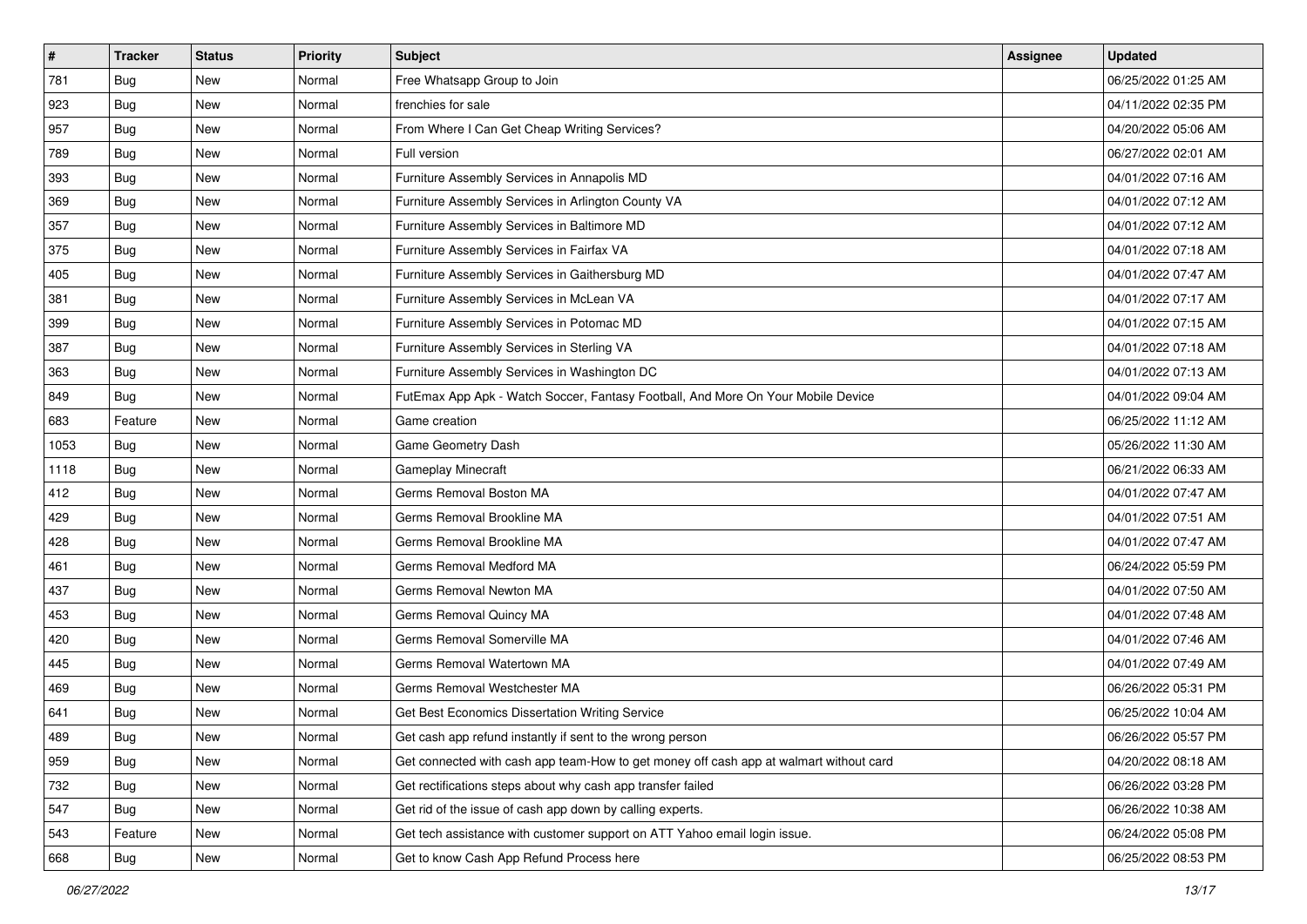| $\vert$ # | <b>Tracker</b> | <b>Status</b> | <b>Priority</b> | <b>Subject</b>                                                                                                                                                                                                                                    | Assignee               | <b>Updated</b>      |
|-----------|----------------|---------------|-----------------|---------------------------------------------------------------------------------------------------------------------------------------------------------------------------------------------------------------------------------------------------|------------------------|---------------------|
| 535       | Bug            | New           | Normal          | Getting Tangled Problems When You Try To Apply For Cash App Delete Account                                                                                                                                                                        | Christophe<br>Garion   | 06/26/2022 04:51 PM |
| 162       | Bug            | <b>New</b>    | Normal          | gfyuik9                                                                                                                                                                                                                                           | Hamza<br>Bourbouh      | 04/01/2022 08:01 AM |
| 120       | Bug            | <b>New</b>    | Normal          | ghfjtkx                                                                                                                                                                                                                                           | Pierre-Loïc<br>Garoche | 06/26/2022 04:31 PM |
| 806       | Feature        | <b>New</b>    | Normal          | Go everywhere thanks to mapquest driving directions                                                                                                                                                                                               |                        | 06/27/2022 02:39 AM |
| 965       | <b>Bug</b>     | <b>New</b>    | Normal          | Go with cash app customer service to know where I can load my cash app card                                                                                                                                                                       |                        | 04/22/2022 01:07 PM |
| 118       | Bug            | <b>New</b>    | Normal          | golf                                                                                                                                                                                                                                              | Anonymous              | 06/26/2022 10:39 AM |
| 903       | Feature        | <b>New</b>    | Normal          | Good game                                                                                                                                                                                                                                         |                        | 04/11/2022 08:39 AM |
| 892       | <b>Bug</b>     | New           | Normal          | Good game                                                                                                                                                                                                                                         |                        | 04/01/2022 09:15 AM |
| 901       | Feature        | <b>New</b>    | Normal          | good game ever                                                                                                                                                                                                                                    |                        | 06/26/2022 06:25 PM |
| 900       | Feature        | <b>New</b>    | Normal          | good game ever                                                                                                                                                                                                                                    |                        | 04/02/2022 11:59 AM |
| 834       | <b>Bug</b>     | New           | Normal          | Grasp the secret to relieve stress and fatigue                                                                                                                                                                                                    |                        | 04/01/2022 08:57 AM |
| 818       | Bug            | <b>New</b>    | Normal          | Have you ever played a basketball game?                                                                                                                                                                                                           | Corentin<br>Lauverjat  | 04/01/2022 08:55 AM |
| 285       | Bug            | <b>New</b>    | Normal          | Have you ever written an essay?                                                                                                                                                                                                                   |                        | 06/26/2022 05:15 PM |
| 137       | Bug            | <b>New</b>    | Normal          | hcbets                                                                                                                                                                                                                                            |                        | 04/01/2022 07:52 AM |
| 177       | Feature        | New           | Normal          | HD lace silky straight human hair wig                                                                                                                                                                                                             |                        | 04/01/2022 08:41 AM |
| 492       | <b>Bug</b>     | New           | Normal          | HD Streamz MOD APK v3.5.5 (Keine Werbung)                                                                                                                                                                                                         |                        | 06/27/2022 12:30 AM |
| 295       | <b>Bug</b>     | <b>New</b>    | Normal          | Headliner Repair Services in Jonesboro GA                                                                                                                                                                                                         |                        | 04/01/2022 07:21 AM |
| 305       | <b>Bug</b>     | New           | Normal          | Headliner Repair Services in Norcross GA                                                                                                                                                                                                          |                        | 04/01/2022 07:19 AM |
| 1088      | Bug            | <b>New</b>    | Normal          | Health And Fitness Tips 2022                                                                                                                                                                                                                      | Pierre-Loïc<br>Garoche | 06/20/2022 06:42 AM |
| 182       | Bug            | <b>New</b>    | Normal          | <b>Healthcare Custom Writing Services</b>                                                                                                                                                                                                         |                        | 06/25/2022 12:31 AM |
| 181       | Bug            | <b>New</b>    | Normal          | <b>Healthcare Custom Writing Services</b>                                                                                                                                                                                                         |                        | 06/27/2022 02:01 AM |
| 627       | <b>Bug</b>     | <b>New</b>    | Normal          | <b>HELO</b>                                                                                                                                                                                                                                       |                        | 06/26/2022 06:42 AM |
| 544       | Bug            | New           | Normal          | Hey! I had a very cool idea to order our general picture on canvas for my family as a gift. But couldn't find a<br>good one. Once my friend advised me this article in which I found what I was looking for and gave a cool gift<br>to my family. |                        | 06/15/2022 08:13 PM |
| 187       | <b>Bug</b>     | New           | Normal          | High Quality Replic 350 V2 Carbon                                                                                                                                                                                                                 |                        | 04/01/2022 08:40 AM |
| 508       | Bug            | New           | Normal          | hire a professional dissertation help                                                                                                                                                                                                             |                        | 06/26/2022 03:38 PM |
| 195       | Bug            | New           | Normal          | homoeobazaar                                                                                                                                                                                                                                      |                        | 04/01/2022 08:23 AM |
| 186       | Feature        | New           | Normal          | homoeobazaar                                                                                                                                                                                                                                      |                        | 04/01/2022 08:40 AM |
| 180       | Feature        | New           | Normal          | homoeobazaar                                                                                                                                                                                                                                      |                        | 06/27/2022 01:39 AM |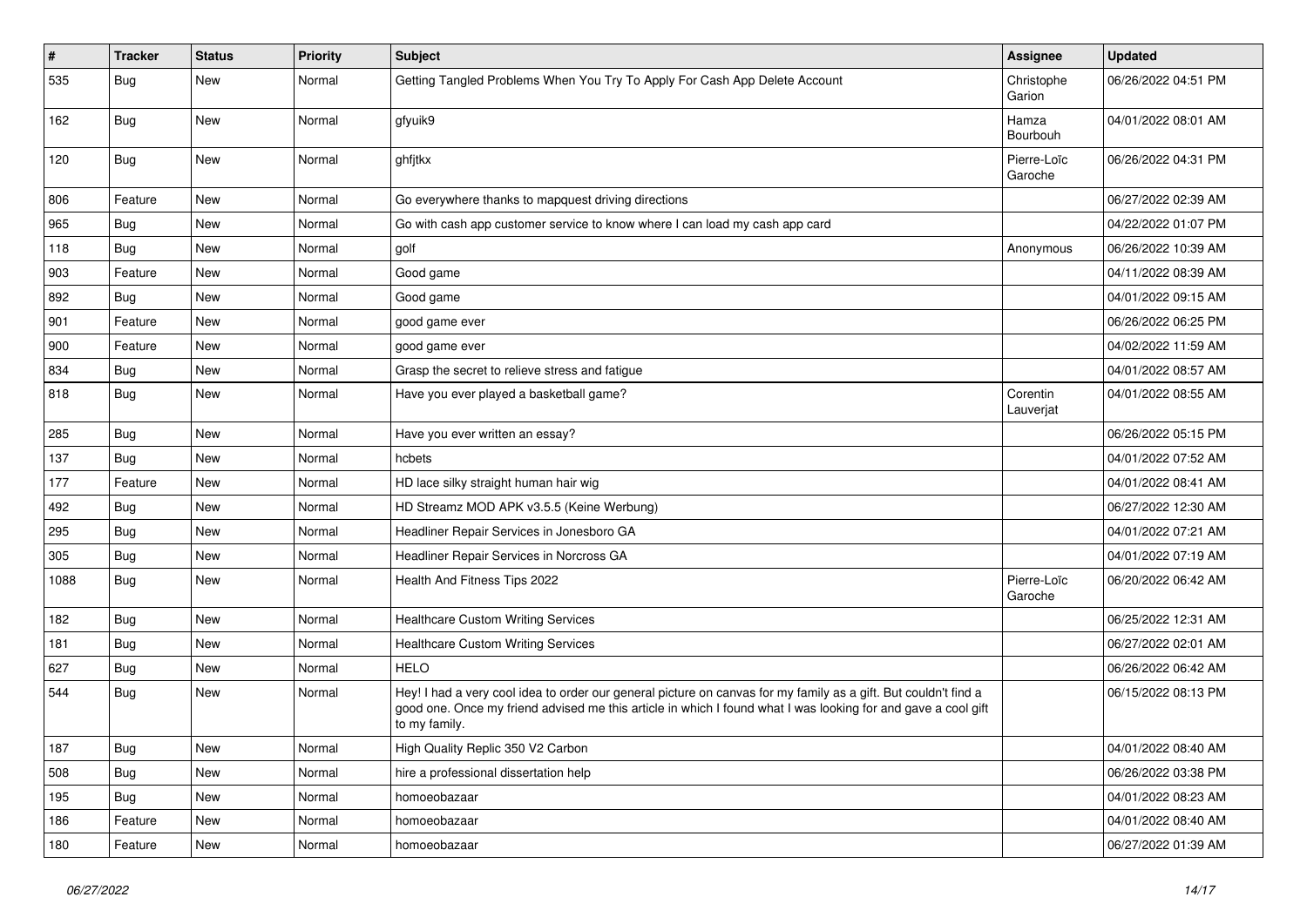| $\vert$ # | <b>Tracker</b> | <b>Status</b> | <b>Priority</b> | <b>Subject</b>                                                                   | Assignee               | <b>Updated</b>      |
|-----------|----------------|---------------|-----------------|----------------------------------------------------------------------------------|------------------------|---------------------|
| 196       | Bug            | New           | Normal          | Homoeobazaar For Homeopathy Medicines                                            |                        | 06/27/2022 01:58 AM |
| 671       | Bug            | New           | Normal          | Hot games                                                                        | Pierre-Loïc<br>Garoche | 06/26/2022 12:40 AM |
| 274       | Bug            | <b>New</b>    | Normal          | How AI is transforming coupon marketing campaigns?                               | Anonymous              | 04/01/2022 08:19 AM |
| 919       | Feature        | <b>New</b>    | Normal          | How can I check my Cash App card balance by dialing a number?                    |                        | 04/10/2022 09:07 AM |
| 589       | Bug            | New           | Normal          | How can I get the cash app phone number of customer support?                     |                        | 06/26/2022 01:59 PM |
| 631       | Bug            | New           | Normal          | How Can I Load Cash App Card at Walmart straight away?                           |                        | 06/26/2022 04:07 PM |
| 630       | Bug            | New           | Normal          | How Can I Load Cash App Card at Walmart straight away?                           |                        | 06/26/2022 12:04 AM |
| 629       | <b>Bug</b>     | New           | Normal          | How Can I Load Cash App Card at Walmart straight away?                           |                        | 06/24/2022 07:55 PM |
| 933       | Bug            | <b>New</b>    | Normal          | How Can I Watch Movies on My Mobile Phone                                        |                        | 06/24/2022 12:55 AM |
| 706       | Bug            | New           | Normal          | How Can You Cancel A Cash App Payment Without Any Prior Information?             |                        | 06/26/2022 09:13 AM |
| 501       | <b>Bug</b>     | New           | Normal          | How Do I Annihilate Cash App Transfer Failed Problems Effectively                | Pierre-Loïc<br>Garoche | 06/27/2022 02:49 AM |
| 815       | Bug            | <b>New</b>    | Normal          | how do i call cash app customer service                                          | Xavier Thirioux        | 06/26/2022 10:54 PM |
| 971       | Bug            | <b>New</b>    | Normal          | How Do I Check Balance On Cash App Card With Optimum Ease?                       |                        | 04/23/2022 08:43 PM |
| 783       | Bug            | New           | Normal          | How Do I Determine The Reasons And Solutions To Fix Cash App Transfer Failed?    |                        | 06/26/2022 12:30 PM |
| 1106      | <b>Bug</b>     | New           | Normal          | How Do I Get Cash App ++ Without Confronting Any Technical Glitches?             |                        | 06/25/2022 09:53 PM |
| 719       | Bug            | <b>New</b>    | Normal          | How Do I Send \$5000 Through Cash App Account With Ease?                         |                        | 06/26/2022 10:14 PM |
| 758       | Bug            | New           | Normal          | How Do I Study Consistently For Hours?                                           |                        | 06/27/2022 12:49 AM |
| 737       | <b>Bug</b>     | New           | Normal          | How Do I Talk To A Live Person At Facebook If Anything Is Doubtful?              |                        | 04/01/2022 09:20 AM |
| 1087      | Bug            | New           | Normal          | How do new writers start out?                                                    |                        | 06/10/2022 03:25 PM |
| 796       | Bug            | New           | Normal          | How Does Cash App ++ actually work and What is the process of it                 |                        | 06/22/2022 07:03 AM |
| 720       | Bug            | <b>New</b>    | Normal          | How does Cash App Phone Number provide a quick treatment?                        |                        | 06/25/2022 02:32 PM |
| 524       | <b>Bug</b>     | New           | Normal          | How Does Google Account Recovery Work If Your Account Is Hacked?                 |                        | 06/25/2022 07:08 PM |
| 733       | Bug            | New           | Normal          | How does one go about getting a book deal?                                       |                        | 04/01/2022 09:33 AM |
| 594       | Feature        | New           | Normal          | How does research proposal help online make it easy for me?                      |                        | 06/23/2022 04:40 PM |
| 928       | <b>Bug</b>     | New           | Normal          | How Does Sutton Bank Cash App Customer Service Help In Answering Your Questions? |                        | 04/12/2022 11:36 AM |
| 215       | <b>Bug</b>     | New           | Normal          | How For Top Level Cell Phone For You                                             |                        | 06/27/2022 01:50 AM |
| 212       | Feature        | New           | Normal          | How good is the market for gaming mobile apps at the moment?                     |                        | 05/17/2022 11:09 AM |
| 633       | <b>Bug</b>     | New           | Normal          | How i can i solve my issue                                                       |                        | 04/01/2022 09:38 AM |
| 742       | Bug            | New           | Normal          | How Long Does Cash App Support Take To Respond For A Better Support?             |                        | 06/25/2022 11:00 PM |
| 916       | <b>Bug</b>     | New           | Normal          | How long does it take to write a book?                                           |                        | 04/07/2022 12:15 PM |
| 955       | <b>Bug</b>     | New           | Normal          | How Long Does Verification Take On Cash App If You Apply For The Verification?   | Christophe<br>Garion   | 06/25/2022 10:50 PM |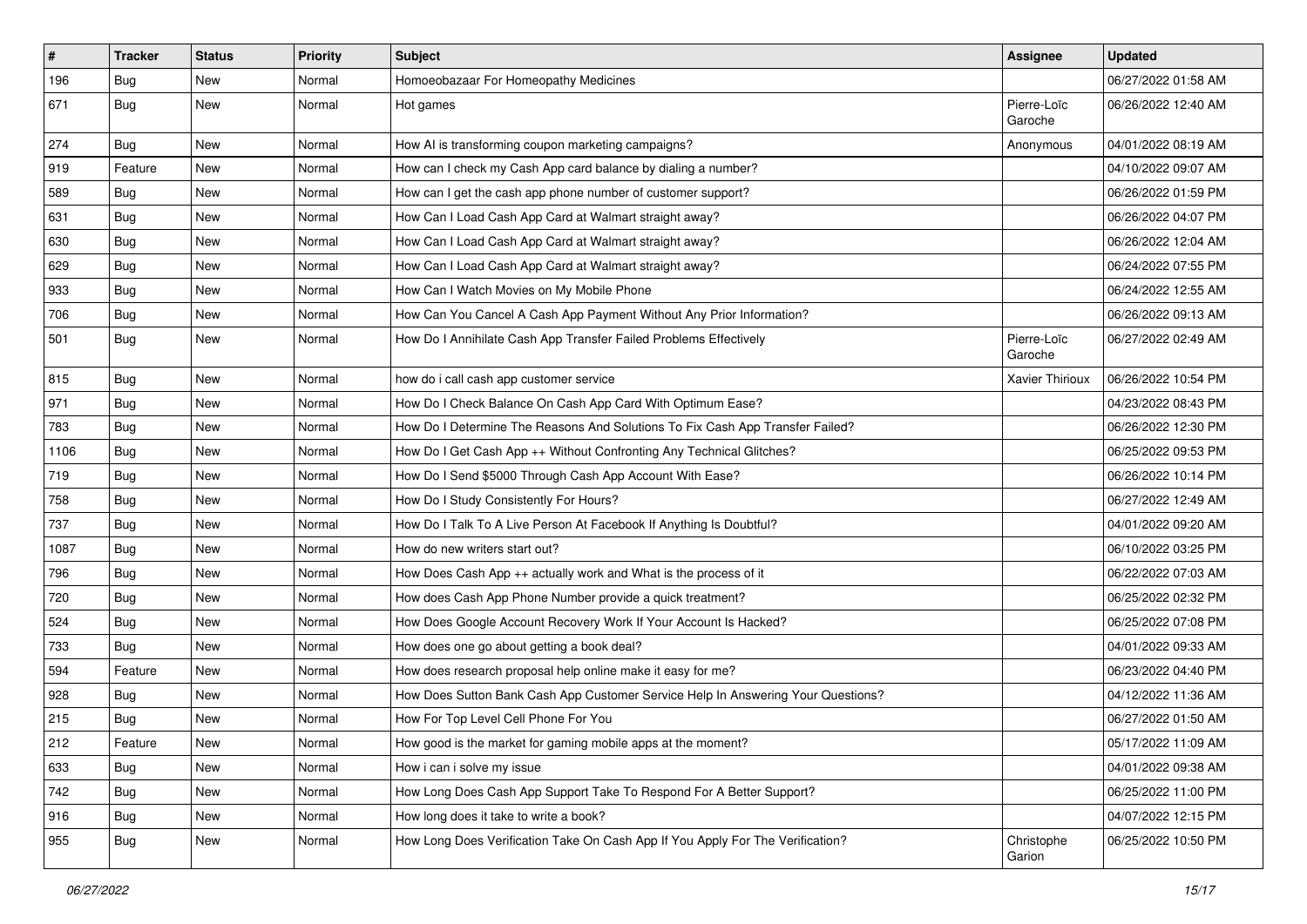| #    | <b>Tracker</b> | <b>Status</b> | <b>Priority</b> | <b>Subject</b>                                                            | Assignee               | <b>Updated</b>      |
|------|----------------|---------------|-----------------|---------------------------------------------------------------------------|------------------------|---------------------|
| 571  | Bug            | New           | Normal          | How may the Cash app dispute your trade?                                  | Pierre-Loïc<br>Garoche | 06/26/2022 10:48 PM |
| 738  | <b>Bug</b>     | New           | Normal          | How Much Amount Do I Get Using The Referral Code For Cash App?            |                        | 04/01/2022 09:03 AM |
| 217  | Bug            | New           | Normal          | How this service matter most?                                             |                        | 06/26/2022 06:31 AM |
| 1115 | Bug            | New           | Normal          | How to access your saved favorite Tiktok                                  |                        | 06/26/2022 12:01 PM |
| 784  | Bug            | New           | Normal          | How To Add Money On Cash App Card And Check The Funds?                    |                        | 06/26/2022 01:43 PM |
| 762  | <b>Bug</b>     | <b>New</b>    | Normal          | How To Add Money To A Cash App Card If Struggling With Low Amount?        |                        | 06/24/2022 07:48 AM |
| 678  | Bug            | New           | Normal          | How to be a winner in buidnow gg                                          |                        | 06/24/2022 06:57 AM |
| 972  | <b>Bug</b>     | New           | Normal          | How To Borrow Money From The Cash App? Get To Know About The Same         |                        | 04/25/2022 07:30 AM |
| 852  | Bug            | <b>New</b>    | Normal          | How to cancel your French Bee flight within 24 hours?                     |                        | 04/01/2022 09:13 AM |
| 882  | Bug            | New           | Normal          | How to change bank account on cash app?                                   |                        | 04/01/2022 09:16 AM |
| 906  | Bug            | New           | Normal          | How To Change Cash App From Business To Personal Account For Any Reasons? |                        | 04/04/2022 09:57 AM |
| 1009 | Bug            | New           | Normal          | How to change routing number on Cash App?                                 |                        | 05/11/2022 07:13 AM |
| 1025 | Bug            | New           | Normal          | how to change the logo in wordpress                                       |                        | 06/25/2022 06:20 PM |
| 518  | Bug            | <b>New</b>    | Normal          | How To Check The Balance Of Cash App Account By Taking Cash App Support?  |                        | 06/27/2022 03:46 AM |
| 536  | <b>Bug</b>     | New           | Normal          | How to check the balance on the cash app card                             | Hamza<br>Bourbouh      | 06/27/2022 01:12 AM |
| 1024 | Bug            | New           | Normal          | How to choose the right broker                                            |                        | 06/25/2022 06:23 PM |
| 533  | Bug            | New           | Normal          | How to complete the homework assignments in economics in the easiest way? |                        | 06/26/2022 10:12 PM |
| 229  | Feature        | <b>New</b>    | Normal          | How To Delete Cash App Account? - Check Out the Steps In Detail           |                        | 05/01/2022 09:06 PM |
| 1101 | Bug            | New           | Normal          | How to Delete Cash App History at once?                                   |                        | 06/16/2022 06:49 AM |
| 1064 | Bug            | New           | Normal          | How to delete Cash App history?                                           | Pierre-Loïc<br>Garoche | 06/11/2022 10:29 AM |
| 976  | Bug            | New           | Normal          | How to delete the cash app account history right now?                     | Hamza<br>Bourbouh      | 04/27/2022 09:47 AM |
| 697  | Bug            | <b>New</b>    | Normal          | How to Descargar Pura TV For Android                                      |                        | 06/26/2022 11:36 PM |
| 984  | Bug            | New           | Normal          | How to disable, permanently delete Twitter account on phone, PC           |                        | 06/26/2022 08:28 AM |
| 608  | Feature        | New           | Normal          | How To Do Hotmail Password Reset Without Phone Number?                    |                        | 04/01/2022 09:22 AM |
| 826  | <b>Bug</b>     | New           | Normal          | How to Dowload MXL TV Premium                                             |                        | 05/26/2022 03:34 PM |
| 966  | Bug            | New           | Normal          | How to Download the Filmes                                                |                        | 06/27/2022 03:25 AM |
| 591  | Bug            | New           | Normal          | How To Find Facebook Modifications For Your Spotify Premium Apk?          |                        | 06/19/2022 06:07 AM |
| 1038 | <b>Bug</b>     | New           | Normal          | How to Fix Canon Printer Offline ISsue                                    | Pierre-Loïc<br>Garoche | 05/27/2022 05:25 AM |
| 541  | <b>Bug</b>     | New           | Normal          | How to fix the cash app payment failed errors?                            |                        | 06/26/2022 11:01 AM |
| 574  | <b>Bug</b>     | New           | Normal          | How to fix the Epson printer offline issue due to a wired connection?     |                        | 06/26/2022 11:19 AM |